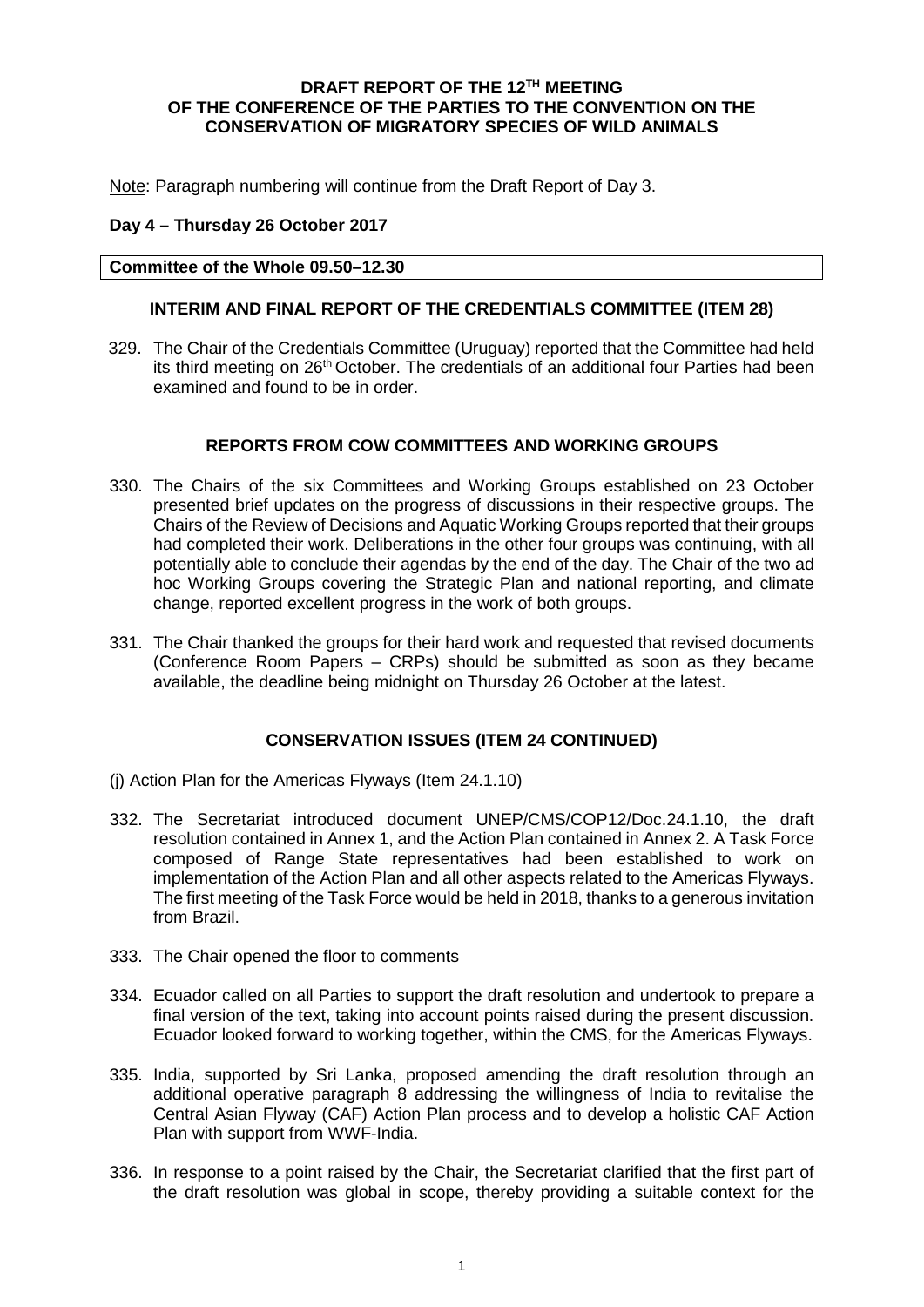amendment proposed by India.

- 337. There being no objections to the amendment proposed by India, the Chair invited India to transmit a specific text proposal to the Secretariat.
- 338. Brazil acknowledged the contribution of Ecuador in progressing this agenda item, and confirmed that Brazil would host the first meeting of the Americas Flyways Task Force.
- 339. In response to a question raised by Norway, Ecuador and the Secretariat confirmed that the Avian Working Group was addressing the question of how and when the Action Plan for the Americas Flyways should be formally adopted. The outcome of these discussions would be reflected in the CRP version of the document.
- 340. Further to points raised by Argentina and the United Kingdom, the Chair confirmed that Annex II to the Action Plan would be corrected to include text agreed between the two Parties.

# **AMENDMENT OF CMS APPENDICES (ITEM 25)**

- (a) Proposals for Amendment of Appendices I and II of the Convention (Item 25.1)
- 341. The Chair confirmed that he would give the floor to the proponent(s) of each listing proposal to make a brief introduction. He would allow for statements of support, but urged that, in the interests of efficiency, these be brief and limited in number. It would be especially important to hear about concerns or objections that Parties might have in relation to any of the proposals. In the case of two or more listing proposals for the same species, each proponent would be invited to make a brief introduction and comments on all related proposals would then be taken together.
- 342. The representative of the EU and its Member States indicated that while he would intervene further in relation to some species or groups of species, the EU supported all of the listing proposals and thanked all those involved in preparing them.

## **25.1.11 Proposal for the inclusion of the Christmas Frigatebird (***Fregata andrewsi***) on Appendix I of the Convention**

- 343. The Philippines briefly introduced the draft listing proposal contained in UNEP/CMS/COP12/Doc.25.1.11.
- 344. Australia fully supported the proposal.
- 345. There being no further requests for the floor, the Chair concluded that the COW had endorsed the proposal and that it would be forwarded to plenary for adoption.

## **25.1.12 Proposal for the inclusion of the Black Noddy (***Anous minutu***s) on Appendix II of the Convention**

- 346. The Philippines briefly introduced the listing proposal contained in document UNEP/CMS/COP12/Doc.25.1.12.
- 347. There being no requests for the floor, the Chair concluded that the COW had endorsed the proposal, and that it would be forwarded to plenary for adoption.

# **25.1.13(a) and 25.1.13(b) Proposal for the inclusion of the Steppe Eagle (***Aquila nipalensis***) on Appendix I of the Convention**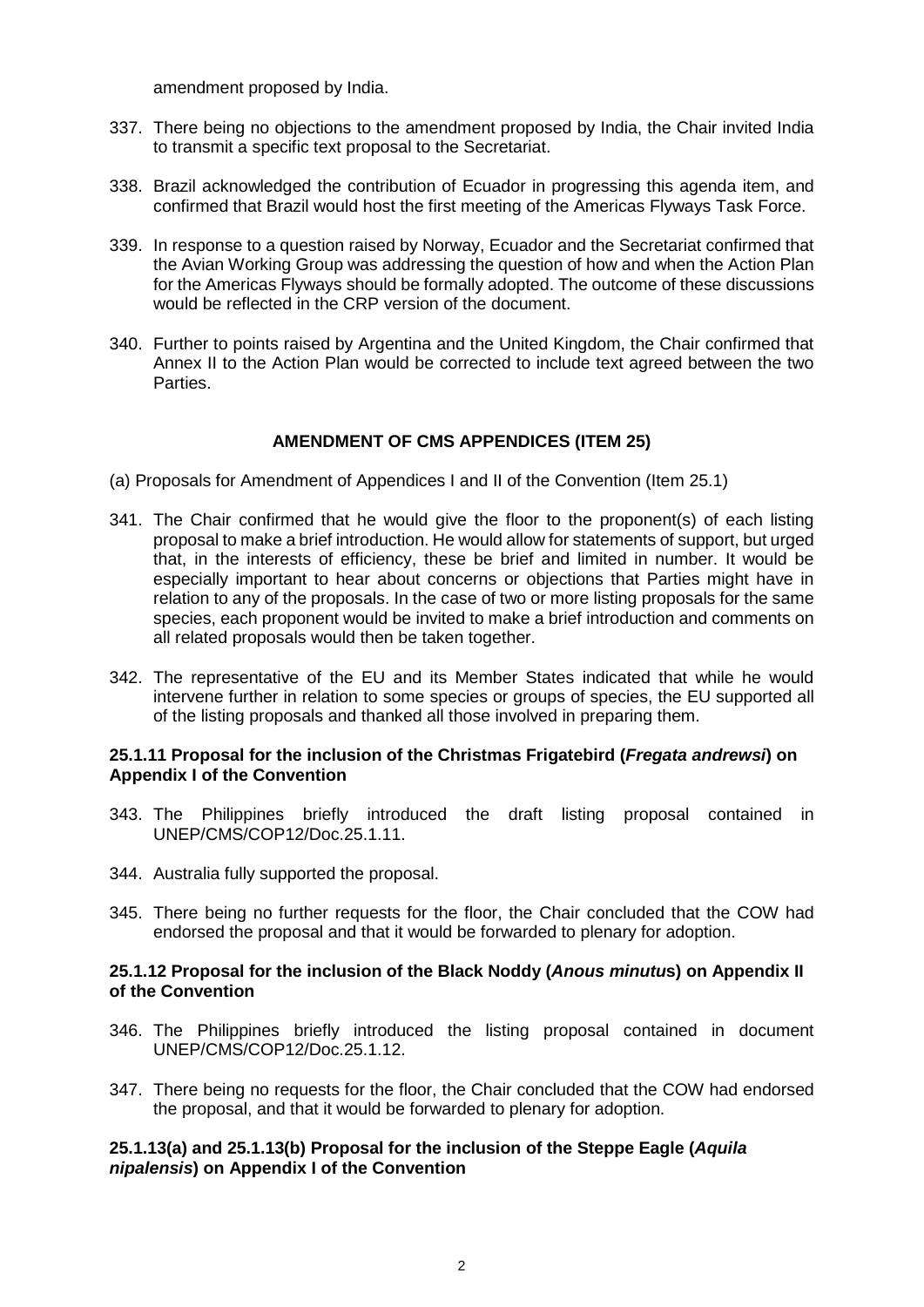- 348. Mongolia briefly introduced the proposal contained in document UNEP/CMS/COP12/Doc.25.1.13(a)
- 349. Saudi Arabia briefly introduced the proposal contained in document UNEP/CMS/COP12/Doc.25.1.13(b).
- 350. There were no requests for the floor.
- 351. There being no requests for the floor, the Chair concluded that the COW had endorsed the proposal, and that it would be forwarded to plenary for adoption.

### **25.1.14 Proposal for the inclusion of four vulture species occurring in Asia on Appendix I of the Convention**

- 352. Pakistan briefly introduced the listing proposal contained in document UNEP/CMS/COP12/Doc.25.1.14.
- 353. Statements of support were made by the EU and its Member States (in support of all of the listing proposals for vulture species), and Peru.
- 354. There being no further requests for the floor, the Chair concluded that the COW had endorsed the proposal and that it would be forwarded to plenary for adoption.

### **25.1.15 Proposal for the inclusion of five vulture species occurring in Sub-Saharan Africa on Appendix I of the Convention**

- 355. Kenya briefly introduced the listing proposal contained in document UNEP/CMS/COP12/Doc.25.1.15.
- 356. Statements of support were made by Ecuador and Peru.
- 357. The statement of support made by the EU and its Member States under item 25.1.14 also applied to this proposal.
- 358. In response to a question from the Secretariat of the Raptors MOU, Kenya confirmed that it had accepted the minor amendments recommended by the Scientific Council, as listed in Addendum 1.
- 359. The Chair concluded that the COW had endorsed the proposal, subject to inclusion of the minor amendments recommended by the Scientific Council, and that it would be forwarded to plenary for adoption.

## **25.1.16(a) and 25.1.16(b) Proposal for the inclusion of the Lappet-faced Vulture (***Torgos tracheliotos***) on Appendix I of the Convention**

- 360. Israel briefly introduced the proposal contained in document UNEP/CMS/COP12/Doc.25.1.16(a) and urged vigilance to ensure that the exceptions allowed for under Article III 5 (c) of the Convention text did not undermine listing on Appendix I.
- 361. Saudi Arabia briefly introduced the proposal contained in document UNEP/CMS/COP12/Doc.25.1.16(b). Saudi Arabia appreciated the comments of the Scientific Council contained in Addendum 1, but requested that the proposal be endorsed as submitted.
- 362. There were no requests for the floor.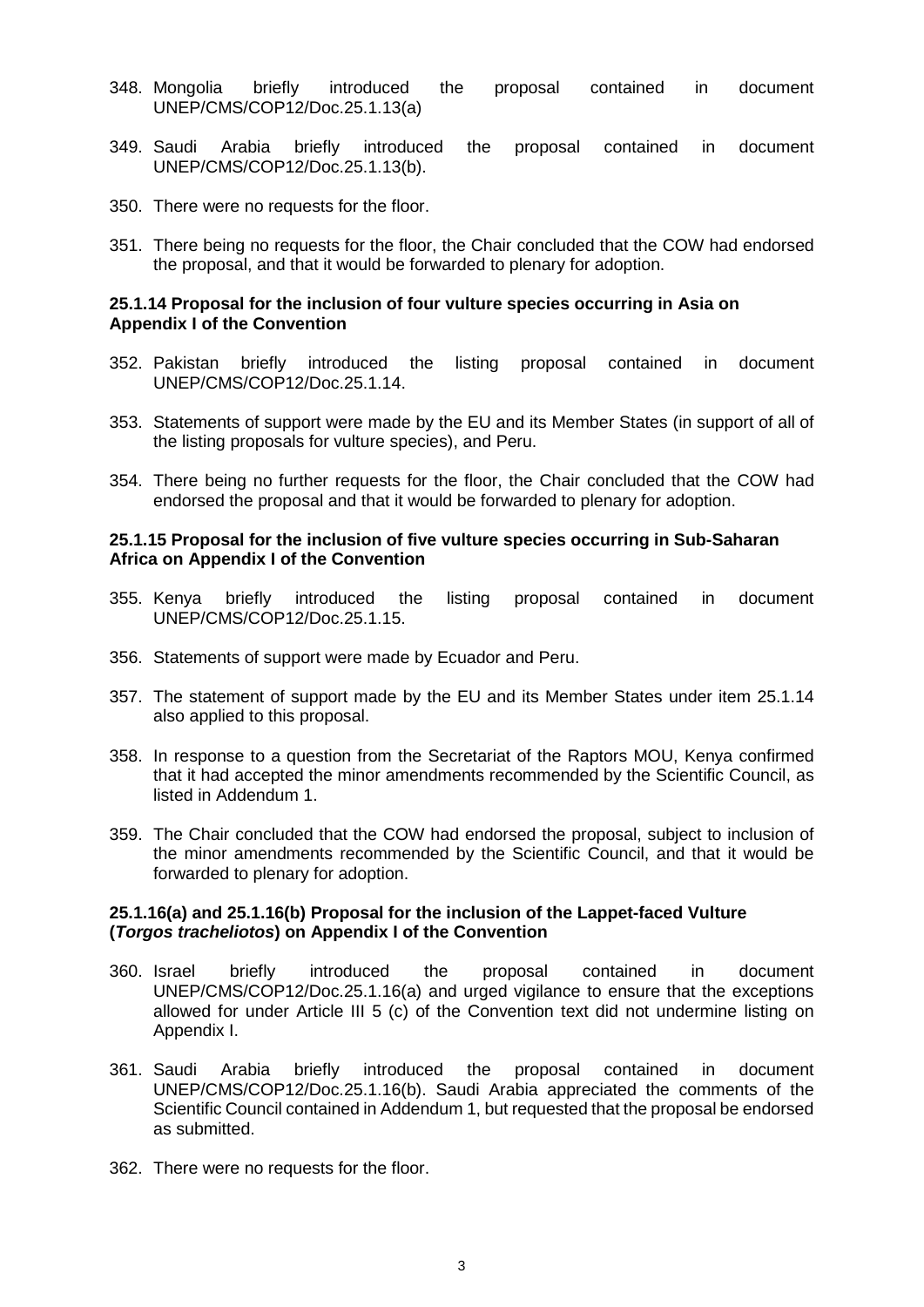- 363. The statement of support made by the EU and its Member States under item 25.1.14 also applied to this proposal, as did the statement of support made by Peru under item 25.1.15.
- 364. The Chair concluded that the COW had endorsed the proposal, and that it would be forwarded to plenary for adoption.

## **25.1.17 Proposal for the inclusion of the Yellow Bunting (***Emberiza sulphurata***) on Appendix II of the Convention**

- 365. The Philippines briefly introduced the listing proposal contained in document UNEP/CMS/COP12/Doc.25.1.17.
- 366. There being no requests for the floor, the Chair concluded that the COW had endorsed the proposal, and that it would be forwarded to plenary for adoption.

### **25.1.18 Proposal for the inclusion of the Great Grey Shrike (***Lanius excubitor***) on Appendix II of the Convention**

- 367. The EU and its Member States briefly introduced the listing proposal contained in document UNEP/CMS/COP12/Doc.25.1.18.
- 368. There being no requests for the floor, the Chair concluded that the COW had endorsed the proposal and that it would be forwarded to plenary for adoption.

### **25.1.19 Proposal for the inclusion of the Lesser Grey Shrike (***Lanius minor***) on Appendix II of the Convention**

- 369. The EU and its Member States briefly introduced the listing proposal contained in document UNEP/CMS/COP12/Doc.25.1.19.
- 370. There being no requests for the floor, the Chair concluded that the COW had endorsed the proposal and that it would be forwarded to plenary for adoption.

## **25.1.20 Proposal for the inclusion of the Whale Shark (***Rhincodon typus***) on Appendix I of the Convention**

- 371. The co-proponents Philippines, Israel and Sri Lanka, briefly introduced the listing proposal contained in document UNEP/CMS/COP12/Doc.25.1.20
- 372. Peru stated its support for all of the listing proposals for aquatic species.
- 373. Additional statements of support were made by Ecuador, The EU and its Member States, India, and Senegal.
- 374. The following statement was made by Greenpeace, speaking also on behalf of Blue Resources Trust, Defenders of Wildlife, Humane Society International, the International Fund for Animal Welfare, the Pew Charitable Trusts, Pro Wildlife, Project AWARE and the Wildlife Conservation Society, Save Philippine Seas, Marine Wildlife Watch of the Philippines, and Large Marine Vertebrates Research Institute Philippines.

"We are delighted to see that action is continuing here at COP12 to further establish CMS as an international convention fundamental to the comprehensive global effort needed to better manage and conserve the world's sharks and rays. It is hugely encouraging to see that this vulnerable and largely unmanaged group of species has again become a priority here in Manila. We applaud the leadership shown by our hosts the Philippines, along with Honduras, Israel, Mauritania, Monaco, Samoa, Senegal, Sri Lanka, and Togo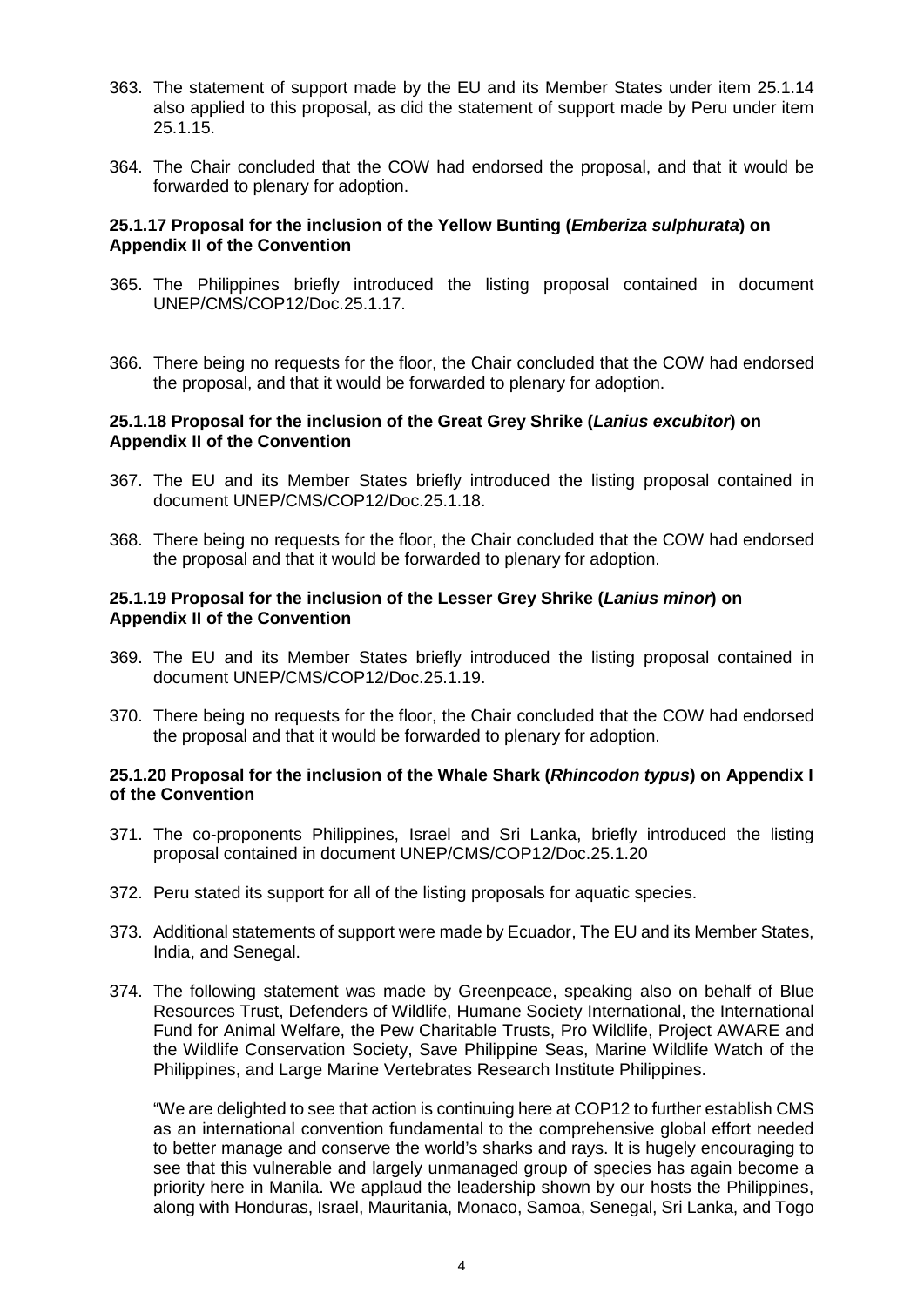to propose listings of shark and ray species on the convention's appendices. Also of note is the momentum behind the CMS Shark MOU, back in the city where the agreement was finalized. We commend Benin, Brazil, Ecuador and Sri Lanka for their further commitment as new Signatories to the MOU, to ensure these species survive and thrive, and continue to fulfil their key roles in the ocean ecosystems of the world. As the Scientific Council clearly noted, all of these species meet the CMS listing criteria and are recommended for adoption. We call upon all Parties present to adhere to the scientific advice and adopt these important proposals."

375. There being no further requests for the floor, the Chair concluded that the COW had endorsed the proposal and that it would be forwarded to plenary for adoption.

# **25.1.21 Proposal for the inclusion of the Dusky Shark (***Carhcarhinus obscurus***) on Appendix II of the Convention**

- 376. Honduras briefly introduced the listing proposal contained in document UNEP/CMS/COP12/Doc.25.1.21.
- 377. Statements of support were made by Argentina, Ecuador and Israel. Israel drew attention to the risk of confusion between this species and Sandbar Shark *C. plumbeus*.
- 378. There being no further requests for the floor, the Chair concluded that the COW had endorsed the proposal and that it would be forwarded to plenary for adoption.

# **25.1.22 Proposal for the inclusion of the Blue Shark (***Prionace glauca***) on Appendix II of the Convention**

- 379. Samoa, and co-proponent Sri Lanka, briefly introduced the listing proposal contained in document UNEP/CMS/COP12/Doc.25.1.22.
- 380. Statements of support were made by Brazil, Cook Islands, Ecuador, Fiji, and India.
- 381. New Zealand made the following statement:

"New Zealand has concerns relating to the proposal to list blue shark on Appendix II of CMS.

New Zealand is an advocate for effective, science-based species conservation and management. In the case of blue shark, we recognise the potential value of this listing for some regions such as the Mediterranean. However, it is unclear how a CMS Appendix II listing will significantly benefit the conservation status of global blue shark populations. Regional Fisheries Management Organisations have conducted stock assessments in the Pacific and Atlantic Oceans that indicate that those blue shark stocks are healthy. While there are currently no catch limits for shark species in these RFMOs, measures are in place, including those to ensure data collection to support stock assessments. We therefore have some concerns regarding the rationale for the global listing proposal. It is important to carefully and objectively consider the case for each listing proposal in order to maintain the credibility of CMS. Not to do so risks undermining CMS appendix listings, potentially diverting attention from more deserving or 'at risk' species, especially those for which there are no existing management mechanisms. We are concerned also that the listing of blue sharks may create a disincentive for large fishing nations to join either CMS or the MOU on Sharks. Inclusion of such states was an aim discussed at the MOU Sharks Meeting of Signatories in Costa Rica last year. While we do not intend to block consensus on agreement to this proposal, we would like our concerns to be noted."

382. Norway associated itself with the remarks of New Zealand. It was important that CMS followed its own science-based criteria for listing. Some proponents seemed to have turned this upside down. As was recognized by the proponents for this proposal, there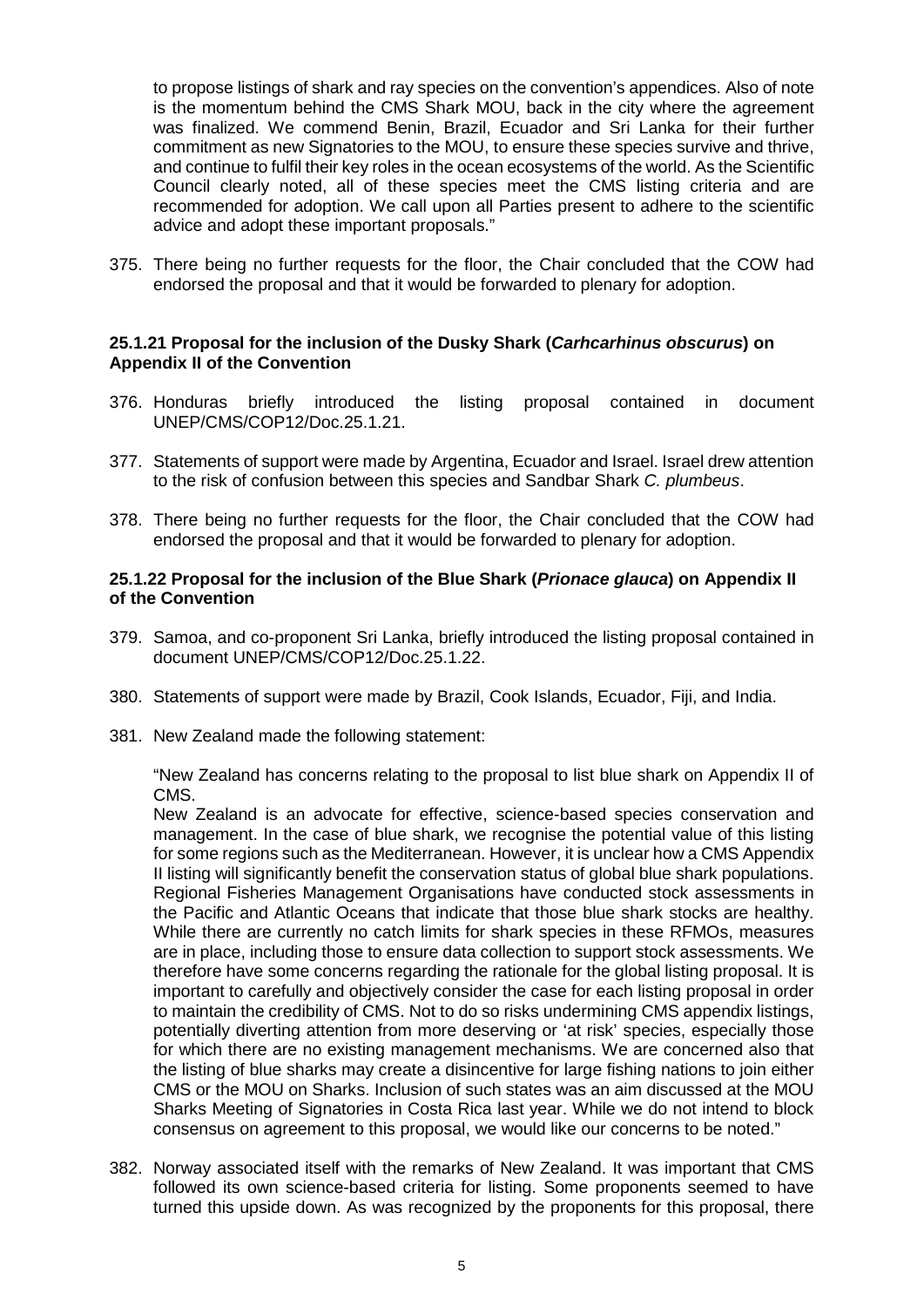was often a lack of data. As mentioned by New Zealand, a number of other species would also qualify, and that could undermine Parties' relationships with Regional Fisheries Management Organizations. Norway believed that this listing proposal was premature, especially in relation to the text submitted by the proponents, which was simply lacking data. While Norway would not block any consensus, it wished to see its statement included in the record of the meeting.

383. There being no further requests from the floor, the Chair concluded that the COW had endorsed the proposal, and that it would be forwarded to plenary for adoption. The reservations contained in the statements made by New Zealand and Norway were noted.

### **25.1.23 Proposal for the inclusion of the Angelshark (***Squatina squatina***) on Appendix II of the Convention**

- 384. The Principality of Monaco briefly introduced the listing proposal contained in document UNEP/CMS/COP12/Doc.25.1.23.
- 385. Statements of support were made by Morocco and Senegal.
- 386. There being no further requests from the floor, the Chair concluded that the COW had endorsed the proposal, and that it would be forwarded to plenary for adoption.

#### **25.1.24(a) Proposal for the inclusion of the Common Guitarfish (***Rhinobato rhinobatus***) on Appendix II and the Mediterranean Sea population of the same species on Appendix I of the Convention**

### **25.1.24(b), (c) & (d) Proposal for the inclusion of the Common Guitarfish (***Rhinobato rhinobatus***) on Appendix II**

- 387. Israel briefly introduced the Mediterranean component of the listing proposal contained in document UNEP/CMS/COP12/Doc.25.1.24(a), and again drew attention to potential risks associated with the provisions of Article III 5 (c) of the Convention.
- 388. Senegal, supported by Mauritania and Togo, briefly introduced the listing proposal contained in documents UNEP/CMS/COP12/Doc.25.1.24 (b), (c) & (d).
- 389. Monaco supported the proposal.
- 390. Australia recalled that it had commented on the pre-COP draft, ahead of the official deadline, and had requested a factual correction, given that Australia had been erroneously included in the list of Range States for Common Guitarfish. However, Australia still appeared in the list of Range States in the current text.
- 391. The Secretariat confirmed that the document had now been corrected.
- 392. The Chair concluded that the COW had endorsed the proposal tabled by Israel (inclusion of the species on Appendix II and inclusion of the Mediterranean population on Appendix I), subject to inclusion of the correction tabled by Australia, and that it would be forwarded to plenary for adoption.

### **25.1.25 Proposal for the inclusion of the White-spotted Wedgefish (***Rhynchobatis australiae***) on Appendix II of the Convention**

- 393. The Philippines briefly introduced the listing proposal contained in document UNEP/CMS/COP12/Doc.25.1.25.
- 394. Statements of support were made by Bahrain, Cook Islands, Fiji, India, Sri Lanka, and Haribon Foundation, the latter speaking also on behalf of NGOs for Fisheries Reform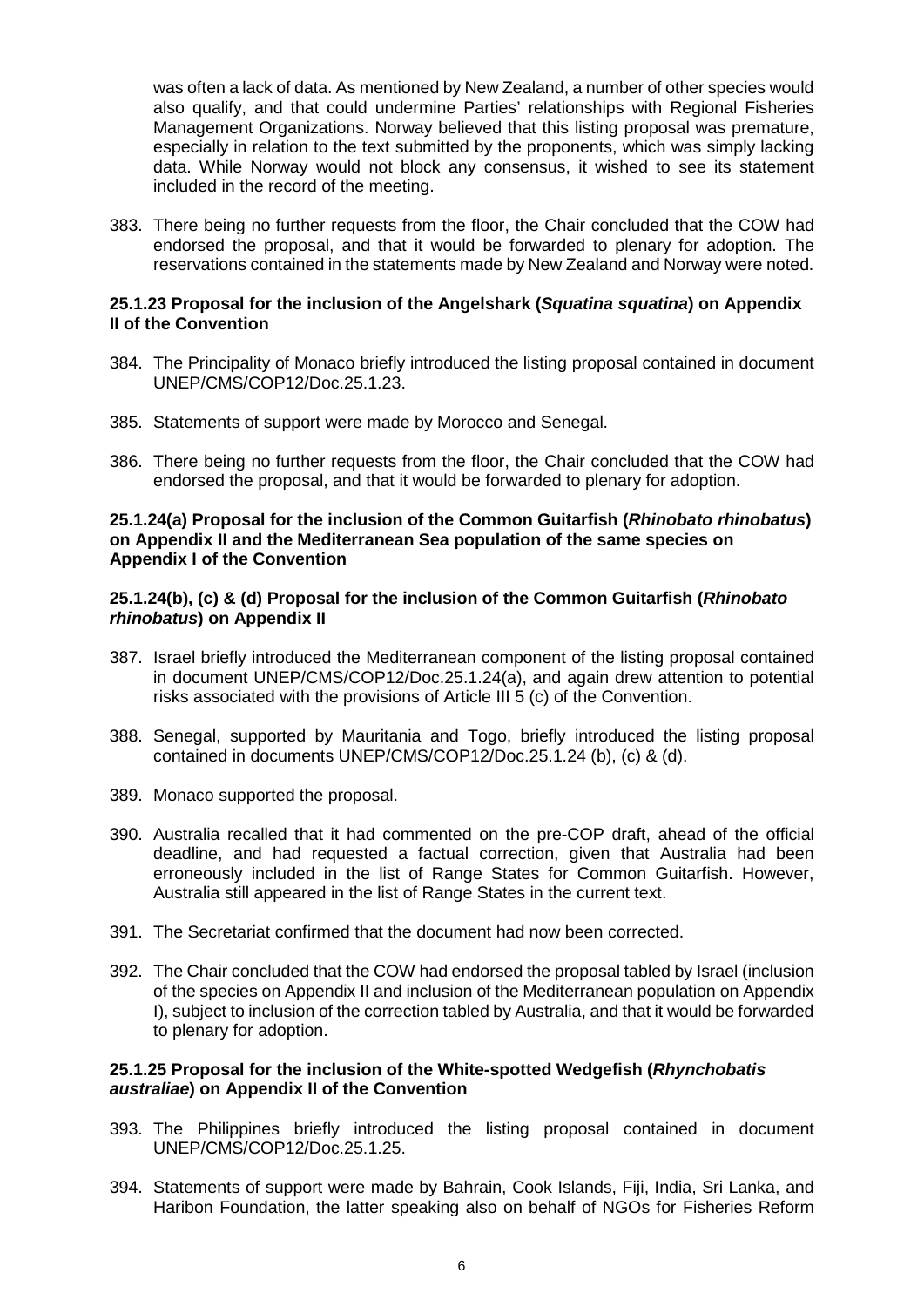(NFR), Tubbataha Management Office (TMO), Communities Organized for Resources Allocation (CORA), Coastal Conservation and Education Foundation (CCEF), Project Sharklink, Large Marine Vertebrates Research Institute Philippines (LAMAVE), Reef-World, Reef Check Philippines, Oceana Philippines, WWF-Philippines, Save Philippine Seas, Marine Wildlife Watch of the Philippines, and Greenpeace.

- 395. Australia thanked the Philippines and participants in the Aquatic Working Group for constructive discussion of this proposal. A further revision of the document would contain an updated distribution map and list of Range States. Australia was not questioning that the species had an unfavourable conservation status, but rather whether it met the first test for inclusion on either CMS Appendix, concerning regular and predictable migration. Australia would be making a short statement during the plenary session on 28 October.
- 396. The Chair concluded that the COW had endorsed the proposal, and that it would be forwarded to plenary for adoption, taking note of Australia's statement.
- 397. The Chair confirmed that listing proposals for mammals would be dealt with at the beginning of the afternoon session of the COW.

(b) Revision of the Template and Guidelines for the Drafting of Proposals for the Amendments of the Appendices (Item 25.2)

- 398. The Secretariat introduced document UNEP/CMS/COP12/Doc.25.2, including the Format for Proposals to Amend CMS Appendices, as adopted by the Standing Committee at its 45<sup>th</sup> Meeting, contained in Annex 1. COP12 was invited to confirm the use of the template and guidelines for submission of proposals to subsequent meetings of the COP and to approve the revised template and guidelines as an annex to Resolution 11.33 (Rev.COP12).
- 399. Proposals to amend the Explanatory Note contained in Annex 1 were tabled by Brazil (in relation to paragraph 5) and Israel (in relation to paragraph 9).
- 400. Following discussion, with contributions from Australia, the EU and its Member States, New Zealand, South Africa, Uganda and the Secretariat, the Chair concluded that the COW had endorsed the document to be forwarded to plenary, subject to: replacement of the word "should" with "shall" in the first line of paragraph 9 of the Explanatory Note; and amendment of the title of section 5 of the format and Explanatory Note to clarify that conservation status and threats should be considered at both global and Range State levels.

# **FUTURE SHAPE AND STRATEGIES OF CMS AND THE CMS FAMILY (ITEM 16)**

- (a) Enhancing Synergies and Common Services among CMS Family instruments (Item 16.1)
- 401. The Secretariat briefly introduced document UNEP/CMS/COP12/Doc.16.1. COP12 was invited to take note of the report it contained.
- 402. The Chair opened the floor for comments.
- 403. The AEWA Secretariat underlined that the Joint Communications Unit had been a great success and had, for example, undertaken tremendous work to raise the profile of the present COP.
- 404. There being no requests for the floor, the Chair concluded that the COW had noted the document with appreciation.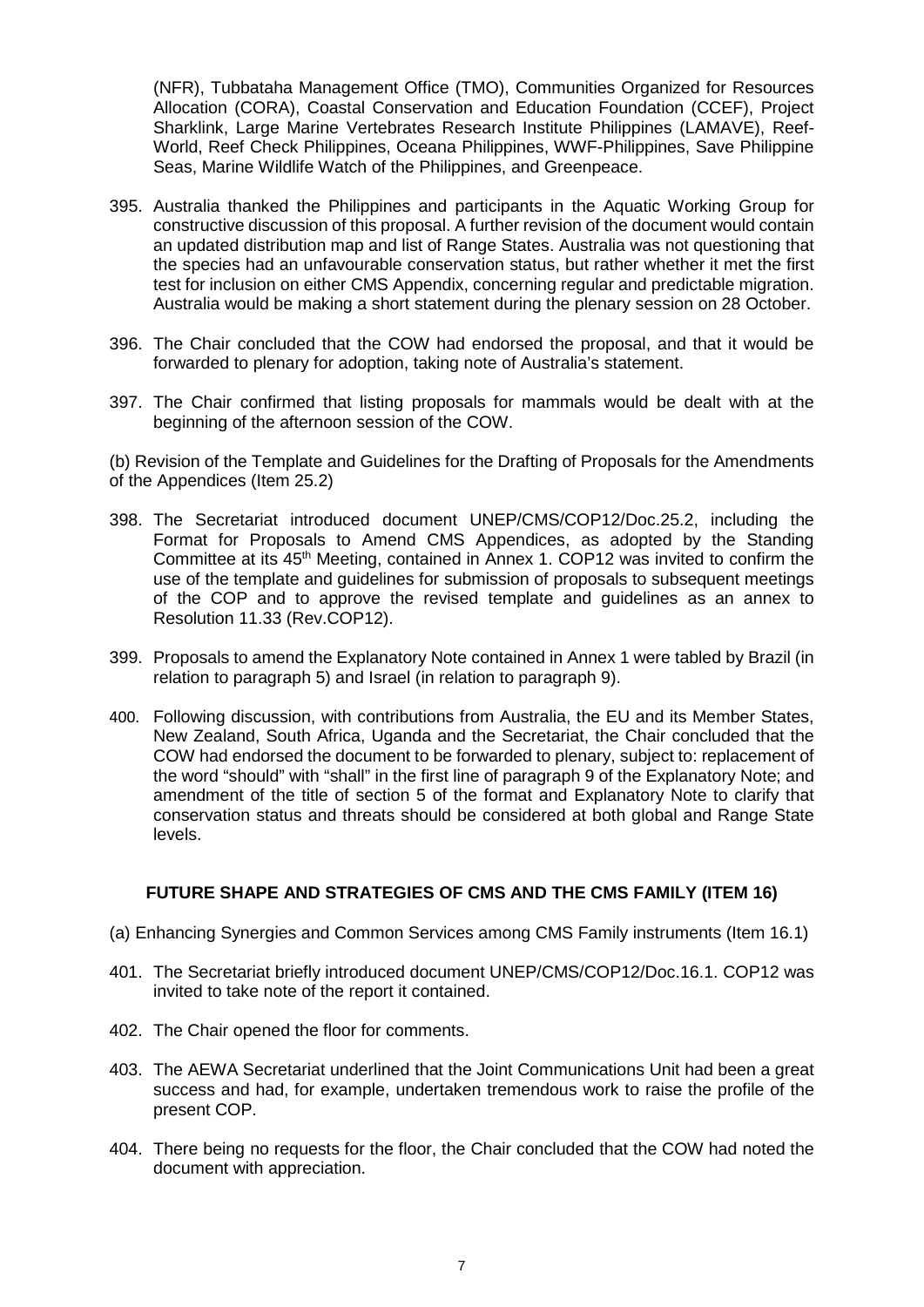# **INTERIM AND FINAL REPORT OF THE CREDENTIALS (ITEM 28)**

405. The Chair of the Credentials Committee (Uruguay) reported that the Committee had met again on 26 October and had accepted the credentials of one further Party, The Netherlands.

# **CONSERVATION ISSUES (ITEM 24 CONTINUED)**

- 406. The Chair confirmed that the Terrestrial Working Group had concluded its work and that the listing proposals for mammals were now ready for discussion by the COW.
- 407. With the permission of the Chairman, the International Council for Game and Wildlife Conservation (CIC) delivered the following general statement in relation to listing proposals under this agenda item:

"Whereas the CIC, as Intergovernmental Observer of the CMS, is a committed partner and implementing organization of CMS decisions, we express concern over clarity in responsibilities of the Convention. A number of listing proposals concern species under threat in some regions or even overall or not at all, but these species are not migratory species. There is a clear need for developing some clear, well-thought out guidance on how the term "migratory" as defined in the Convention should be interpreted, in order to avoid the widespread perception that the CMS is simply listing anything. A ruling of the distinguished CMS Scientific Council – no offence – does not make them more migratory. Yes, there is a strong transboundary aspect in connection with some species listings. Yet is that justification enough? So are these species to be dealt with under CMS at all or does the Convention need considerable adjustment or do we need yet another convention? We would like to suggest to the Parties that the proposed review process of the CMS Convention addresses this crucial issue of interpretation.

We have serious reservations with some listing proposals, as they have been insufficiently consulted with range states and stakeholders, who are crucial for implementation. There are even voices that some Parties and Observers of the Convention in connection with some listing proposal are behaving in a manner, which has "neo-colonial" character. Should we postpone the decisions on these proposals until sufficient consultations and negotiations have taken place with range states and stakeholders?

Rather than celebrating an up-listing or listing as a success, we should be mourning and we strongly recommend to concentrate rather on developing and implementing action and cooperation among Parties than on discussing dividing listing proposals.

Let me reassure the commitment of the CIC to cooperate in the common goal to conserve migratory species. Each General Assembly of the CIC (once a year) has since 2 years again a continuous programme element on the theme of conservation of migratory species with special emphasis on migratory birds. In this context may I thank both the Secretariats of CMS and AEWA for active participation in our work on migratory species.. Finally, entrusted by the Hungarian Government, I have the pleasure to draw your attention to a large-scale event in preparation for the year 2021. From the 21<sup>st</sup> of August to the 22<sup>nd</sup> of October 2021, Hungary will be organizing a large-scale world exhibition on "One with Nature". The world will be invited to celebrate the cultural and spiritual heritage as well as merits of conservation through sustainable use. You will be kept informed and updated in the coming years."

408. The Chair thanked CIC for its statement.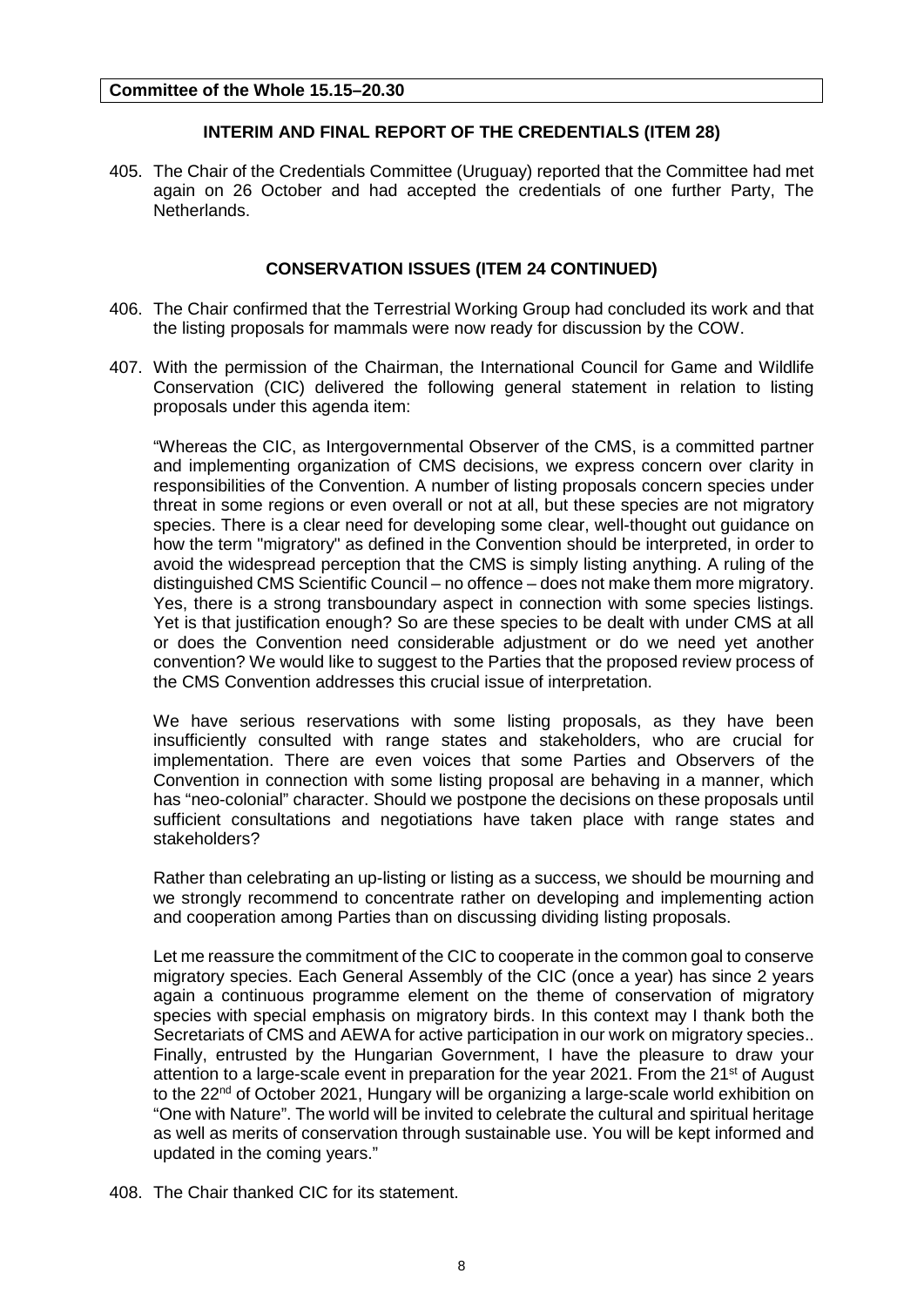409. The Chair invited the COW to consider listing proposals for mammals, beginning with item 25.1.3 (Lion), given that the proponent of the proposal contained in item 25.1.1 (Chimpanzee) was not yet available.

## **25.1.3 Proposal for the inclusion of the Lion (***Panthera leo***) on Appendix II of the Convention**

- 410. Togo briefly introduced the listing proposal contained in document UNEP/CMS/COP12/Doc.25.1.3 submitted jointly by Chad, Niger and Togo.
- 411. South Africa presented the following statement:

"South Africa would like to thank Chad, Niger and Togo for the presentation of the proposal.

Chair, the 2016 regional IUCN Red list assessment (South Africa, Lesotho and Swaziland) list the African lion as Least Concern. South Africa has implemented various actions to secure the conservation of the species, including a Biodiversity Management Plan for the African lion to complement the regional strategy adopted in 2006. South Africa supports initiatives aimed at maintaining or where required, improving the conservation status of the African lion and appreciates the support received to date from CMS and CITES in this regard.

South Africa does however not support the proposed listing of the African lion in Appendix II.

The reasons why this proposed listing is not supported are as follows:

- First and foremost, the African lion is not a migratory species as defined in the Articles of the Convention. A significant proportion of the South African population of African lion does not cyclically and predictably cross one or more national jurisdictional boundaries.
- South Africa is of the view that sound scientific information must inform decisionmaking. Unfortunately the proposal fails to support the assertion that the African lion is a migratory species. Information relating to home range utilisation of lion, dispersal and responses to drought is used to justify the perceived migratory nature of the species. None of these arguments validates the assertion that the lion is a migratory species.
- In the proposal, reference is made to transboundary African lion populations that occur in Trans Frontier Conservation Areas (TFCAs). These areas were established by the respective countries to create a large ecological region that straddles the boundaries of two or more countries, encompassing one or more protected areas, as well as multiple resource use areas. The proponents consider the African lion in these populations migratory, but South Africa is of the view that these populations are not migratory.
- Chair, It is clear that there are divergent views and interpretations of the term migratory species, especially in terms of transboundary populations and South Africa would like to use the opportunity to highlight this interpretation challenge.
- The second key concern about the proposed listing relates to the key threats to the African lion. African lion range States re-confirmed the main threats to lion at the range States meeting in Entebbe, Uganda. These include (1) Unfavourable policies, practices and political factors (in some countries); (2) Ineffective lion population management; (3) Habitat degradation and reduction of prey base; (4) Human-lion conflict; (5) Adverse socio-economic factors; and institutional weaknesses. The question is how a CMS listing would assist in addressing these threats that require first and foremost national interventions.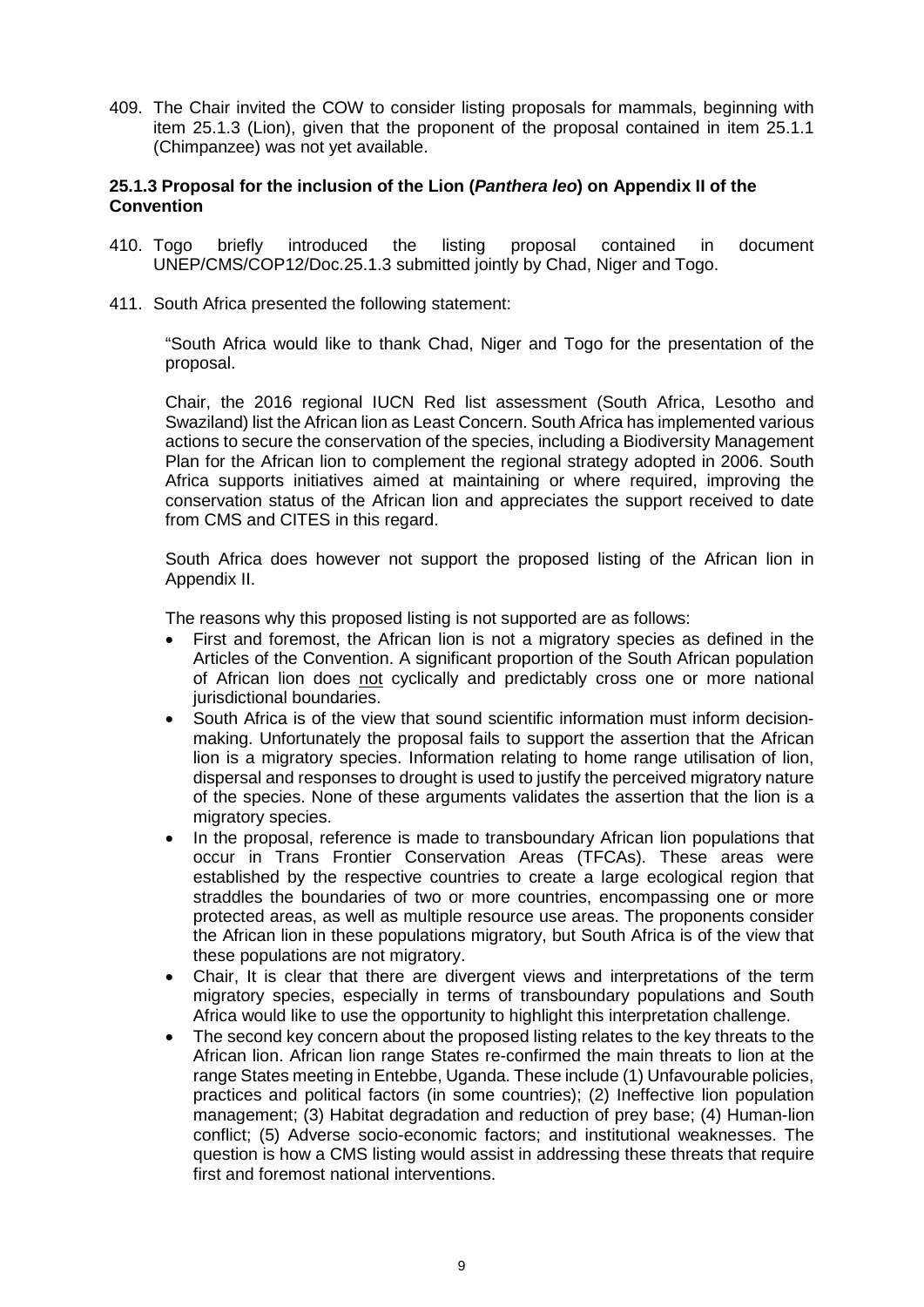• Last, but not least Chair, as mentioned before the African lion population of South Africa does not have an unfavourable population status and is currently listed as Least Concern.

Chair, South Africa therefore does not support the listing of its population of African lion in the Appendix II of CMS."

412. United Republic of Tanzania presented the following statement:

"The United Republic of Tanzania strongly objects to the listing of the Lion, Leopard and Giraffe on the CMS Appendices as:

- The proposed species for listing are not Migratory Species;
- Most of the species are transboundary;
- In this proposal, cyclical and predictable movements are "suspected" in a number of Lion populations;
- For the Leopard, dispersal is without exception assumed as being migration, as well as their "highly variable home ranges", so is the case for the Giraffe;
- For the Leopard and Lion**,** the populations that might be subject to transboundary movement are listed, but do not give a proportion of the population that is migratory;
- Countries proposing (Chad, Togo and Niger) the listing of Lion are not range states for the species, though they are historic range states except Chad;
- The proposal for Leopard and Lion listing is made out of intuition, with least data;
- The species fail to meet the test of the migratory criteria of CMS:

*"Migratory species" means the entire population or any geographically separate part of the population of any species or lower taxon of wild animals, a significant proportion of whose members cyclically and predictably cross one or more national jurisdictional boundaries*.

The United Republic of Tanzania identifies areas of concentration of CMS for nonmigratory species (lions**,** leopards and giraffe) that are however threatened and of transboundary nature, and require:

- Technical advice through the Scientific Council on the probable measures to improve the conservation of the species;
- Forging implementation of MoAs-MoUs between range states;
- Collaboration in landscape management, policy reviews and national framework development and enforcement, and prioritization of the funding to the non-migratory species which are threatened and needing international concerted efforts;
- Supporting range state to improve their landscape management capacity;
- Reviewing the concept of synergies between the conventions and develop a simplified guidance on how synergies can be effected between with CITES and other MEAs;
- Review and align definitions of migratory species to avoid listing any species contrary to the articles of the convention; and
- Confirming that cross-border cooperation between range states does not necessarily need CMS-listing of a species."
- 413. Zimbabwe emphasized its support for wildlife conservation at national, regional and global scales. The statements by South Africa, and the United Republic of Tanzania in relation to African Lion and the earlier CIC statement in relation to mammal listing proposals, echoed those of Zimbabwe, which therefore strongly opposed listing on the same grounds.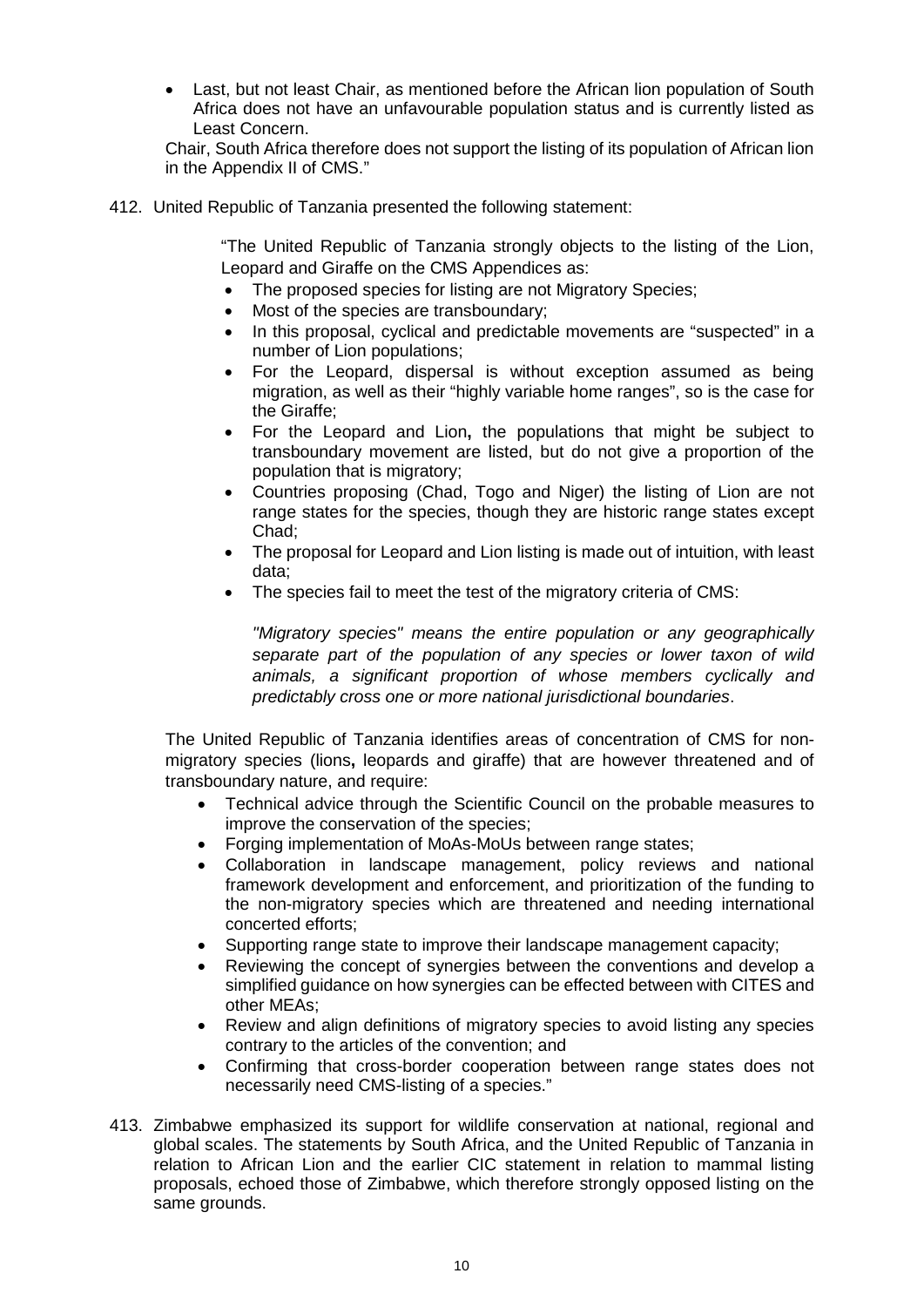#### 414. Uganda presented the following statement:

"Uganda would like to thank the proponents of African Lion listing proposal for highlighting the conservation plight of the African Lion. Indeed Uganda agrees that there is need to support conservation efforts to improve the conservation status of Lion species.

Uganda has carefully examined the proposal, the Scientific council opinion and the CMS Agreement text and attendant Resolutions. Uganda is convinced beyond reasonable doubt that the African Lion is not a migratory species within the meaning of Article I paragraph 1 a) of the Agreement. We respectfully remind the proponents of this proposal that migration within CMS does not mean cross-border movement alone.

We wish to bring to the attention of this meeting that, Article I paragraph 1 a) requires that for a species to be regarded as migratory, a significant proportion of it must move across boarders cyclically and predictably. In the instant case, Uganda as a range state with one of the most health Lion populations that is on the positive growth trajectory is convinced that this proposal is not in the best interest of the species and indeed not in the best interest of CMS Convention.

Uganda wishes to call upon the proponents to consider withdrawing this proposal to avoid the COP breaching the provisions of the CMS text that establishes legitimacy of the process of listing.

We have given our legal and scientific reasons for our strong objections, and we remain optimistic that the proponents will consider withdrawing this proposal in the interest of the spirit of the convention and in the best interest of the species.

We wish to reiterate that CMS is a Convention on migratory species and not a Convention on all endangered species. We respectfully request that proponents take into account this fundamental principle to ensure that we do not lose focus on the purpose for which this convention was established.

As observed by the International Council for Game and Wildlife Conservation, We are deeply concerned that politically motivated determination of species for listing without due regard to science and biology of species will significantly dent the image and integrity of CMS as a science based Convention.

We once again call upon the range states to stick to the Lion range states consensus arrived at in Entebbe, Uganda."

#### 415. Kenya presented the following statement.

"Kenya would like to thank the proponent for this proposal to enhance the conservation of one of Africa´s iconic species.

In our view, the African lion meets the criteria of migratory species as outlined in Article IV.

The available data clearly shows the species is currently facing unfavourable conservation status in most of its current range. Its range has been shrinking and overall population has declined significantly.

(1) population dynamics data indicate that the migratory species is not maintaining itself on a long-term basis as a viable component of its ecosystems;

(2) the range of the migratory species is currently being reduced, and is likely to be reduced, on a long-term basis;

(3) there is, and will be in the foreseeable future, no sufficient habitat to maintain the population of the migratory species on a long-term basis;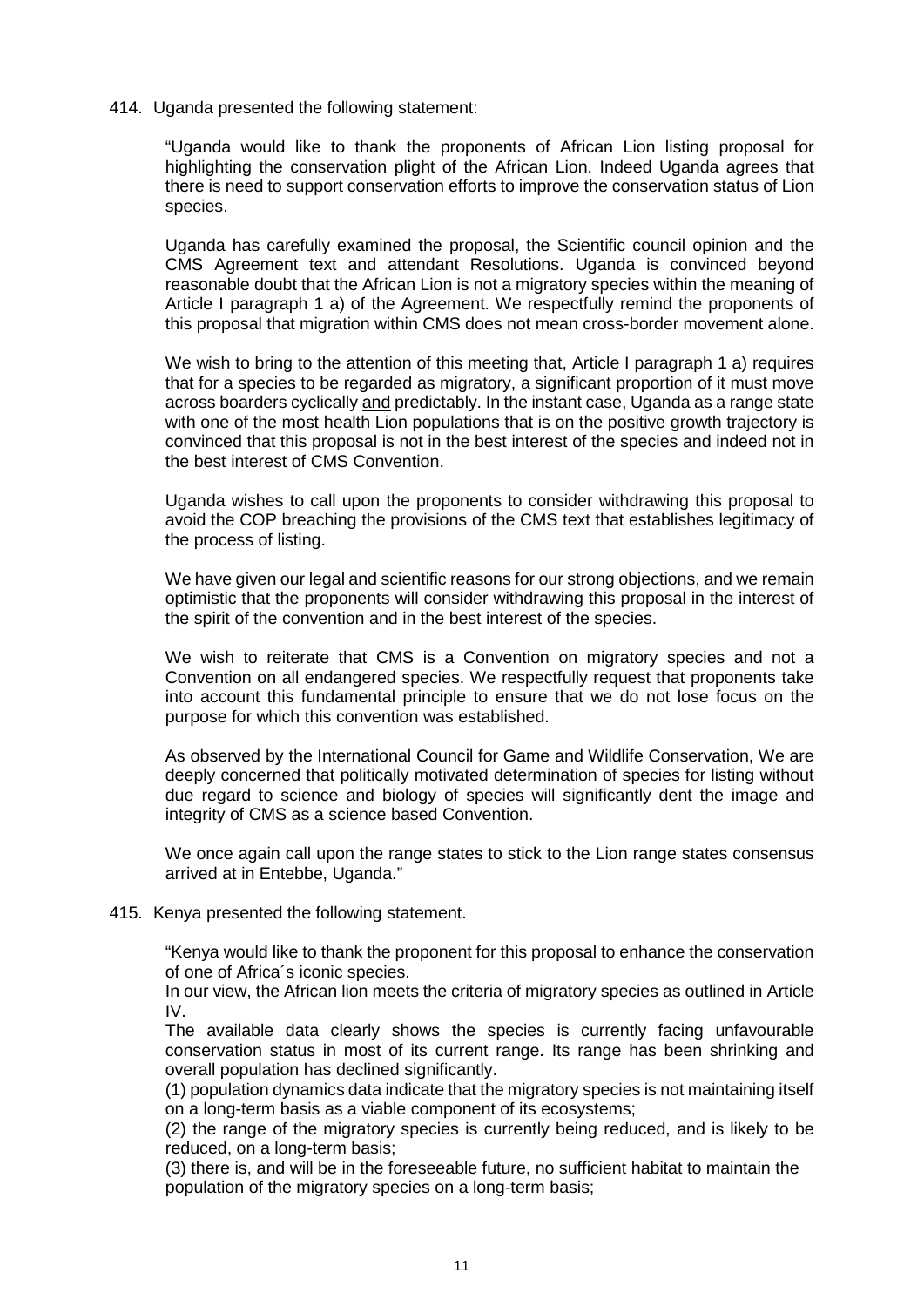(4) Potentially suitable ecosystems do not exist and to the extent consistent with wise wildlife management;

There is therefore an urgent need for an international agreements for the species conservation and management, and many of the sub-populations will significantly benefit from the international co-operation."

- 416. Senegal concurred with Kenya. The status of lions in Africa was highly alarming. Current data showed that the population was about 400 lions for the whole region of West Africa, and in Central Africa, fewer than 500. At continental level the situation required immediate listing on CMS Appendix II. The CMS Scientific Council, which included a number of carnivore specialists, had determined that the species indeed met the relevant CMS criteria for listing. Senegal requested all Parties to consider supporting the proposal.
- 417. The EU and its Member States presented the following statement:

"The EU and its Member States welcome this proposal submitted jointly by Chad, Niger and Togo. The lion is classified by IUCN globally as Vulnerable due to its population decline of 43%. Yet, across the majority of its range the IUCN suggests that lion qualifies for an Endangered listing by virtue of an inferred decline in numbers exceeding 50%. Threats to lions identified include habitat loss and conversion, prey base depletion, human-lion conflict, unfavourable policies, practices and political factors, ineffective lion population management, poorly managed trophy hunting operations for some populations, and the use of lion bones and other body parts in legal and illegal trade. CMS Resolution 11.32 on the Conservation and Management of *Panthera leo* notes that *Panthera leo*, as defined by Wilson & Reeder (2005), and all its evolutionarily significant constituents, including *Panthera leo persica*, satisfy the Convention's definition of 'migratory species'. Furthermore, the Resolution 'Invites the Range State Parties to work towards an Appendix II listing proposal to be presented to the 12th Meeting of the Conference of the Parties'. Participants at the CITES/CMS African Lion Range State Meeting which took place in Entebbe, Uganda, in May 2016 and was supported by Germany, the Netherlands and the United Kingdom recognized the need for transboundary cooperation and management systems in light of the high number of transboundary lion populations. With its unfavourable conservation status and 23 transboundary populations requiring international cooperation for their conservation, the species qualifies for an Appendix II listing. Like the CMS Scientific Council, we strongly support acceptance of this proposal."

- 418. Angola supported the proposal, giving examples of regular and predictable transboundary movements of Lions between Angola and Botswana in response to seasonal rains. If this was not considered migration, then everything being discussed was in vain.
- 419. Peru presented the following statement:

"The Republic of Peru, together with Honduras, Ecuador, Costa Rica, Paraguay, Panama, Argentina, Bolivia, and Uruguay are grateful for the proposal to include *Panthera leo* "african lion" presented by the governments of Togo, Nigeria and Chad, which we support as fulfilling the migration criteria foreseen in the CMS, considering the threats that this species currently faces, such as habitat loss, illicit hunting, and disease that threaten its populations."

420. Ethiopia presented the following statement:

"Like the case of other range states, the present range of African lion in Ethiopia is limited to certain wild areas though recent studies conducted in collaboration with Born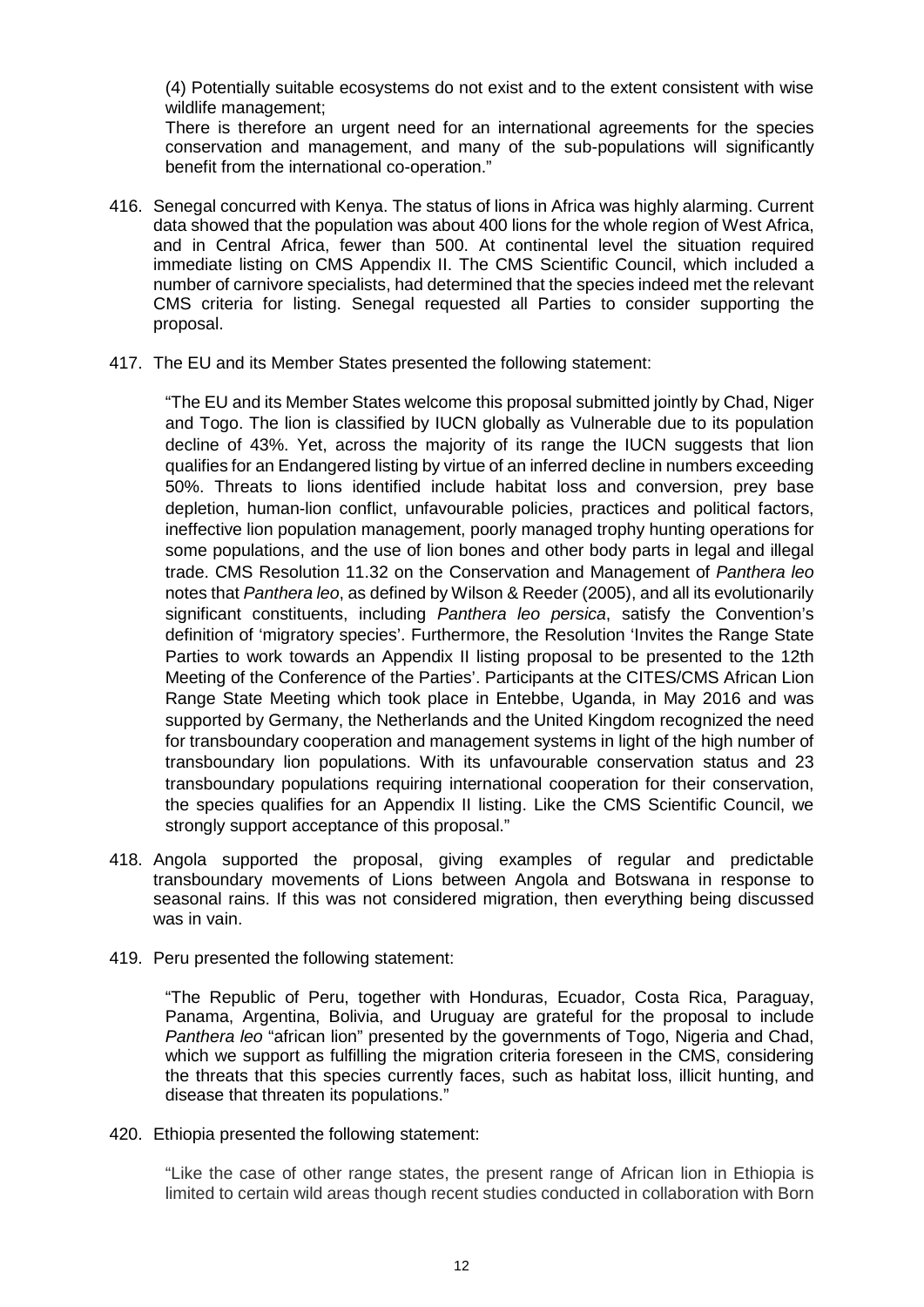Free Foundation & IUCN SSG show that its distribution extends further to the western and NW Ethiopia as well as Eastern Sudan. In general, Ethiopia believes the lion is no longer playing its pivotal role in the prey-predator relationship in most ecosystems of East Africa. The fact that the incidence of human-lion conflict is increasing at an alarming rate reveals the existing imbalance in the region's wild habitats.

Despite this fact, some countries in different regions argue that their population of African Lion is increasing. We applaud the effort of the parties whose lion population shows significant increase. We however commend that their reports need to base on scientific study and reliable data and thus should be free of individuals or groups interest.

Besides, what so ever the general truth is, we need also to take into consideration, as a party, the synergies between CITES & CMS as well as other MEAs. In this regard, we recall the Resolution 11.32 of CMS which i) invited Range State Parties, subject to the findings of consultations among Range States and relevant stakeholders, to work towards an Appendix II listing proposal to be presented to the 12th Meeting of the CMS COP; and also ii)called an examination of the regional conservation strategies in the light of the latest IUCN assessment.

Chair, Our position in this regard more or less steaks to the consensus reached during the Joint CITES-CMS Lion Range State Meeting, that was held in May, 2016., Entebbe, Uganda as it discussed the contentious issues and *recognized* the main threats to and the status of African lion. The joint meeting acknowledged that there is a need to improve the collection of scientific information and data. It called upon CITES, CMS and IUCN to actively support the conservation endeavours in this regards and inclusion of African Lion In appendix II is in line with this and Ethiopia is in support of the proposal."

421. Wildlife Conservation Society (WCS) delivered the following statement:

"WCS appreciates the submission of this proposal by the governments of Niger, Chad and Togo. WCS works in the wild and with our government partners on the conservation of lions and their habitats in seven African countries—Cameroon, DRC, Nigeria, Mozambique, Tanzania, Uganda, and South Sudan. We appreciate the productive discussions in the Terrestrial Working Group, we regret the lack of consensus, and congratulate those countries with excellent lion conservation programs.

WCS is concerned about the threats to African lions, including habitat loss and degradation, reduction of wild prey, human-wildlife conflict, illegal killing, unsustainable or unregulated hunting, and disease. More effort is needed to support a broader land use and management framework that addresses threats within and outside protected areas. More research is also needed to inform the conservation of lions across their range, along with further transboundary cooperation and prioritization. All of the aforementioned, vital to lion conservation, could benefit from an Appendix II listing. Although we respect the concerns of those Parties who oppose the proposal, and agree that in future more consultation on proposals is desirable, we recommend that Parties adopt the proposal today. We also encourage participation by range states in the African Carnivores Initiative, and we encourage governments and donor agencies to provide sufficient resources for implementation of CMS Decisions related to African lions."

422. Born Free Foundation, speaking also on behalf of Animal Defenders International, Animal Welfare Institute, Born Free USA, Center for Biological Diversity, Humane Society International, International Fund for Animal Welfare, Natural Resources Defense Council , Pro Wildlife, and World Animal Protection, presented the following statement:

"We would like to thank the proponents for this important proposal.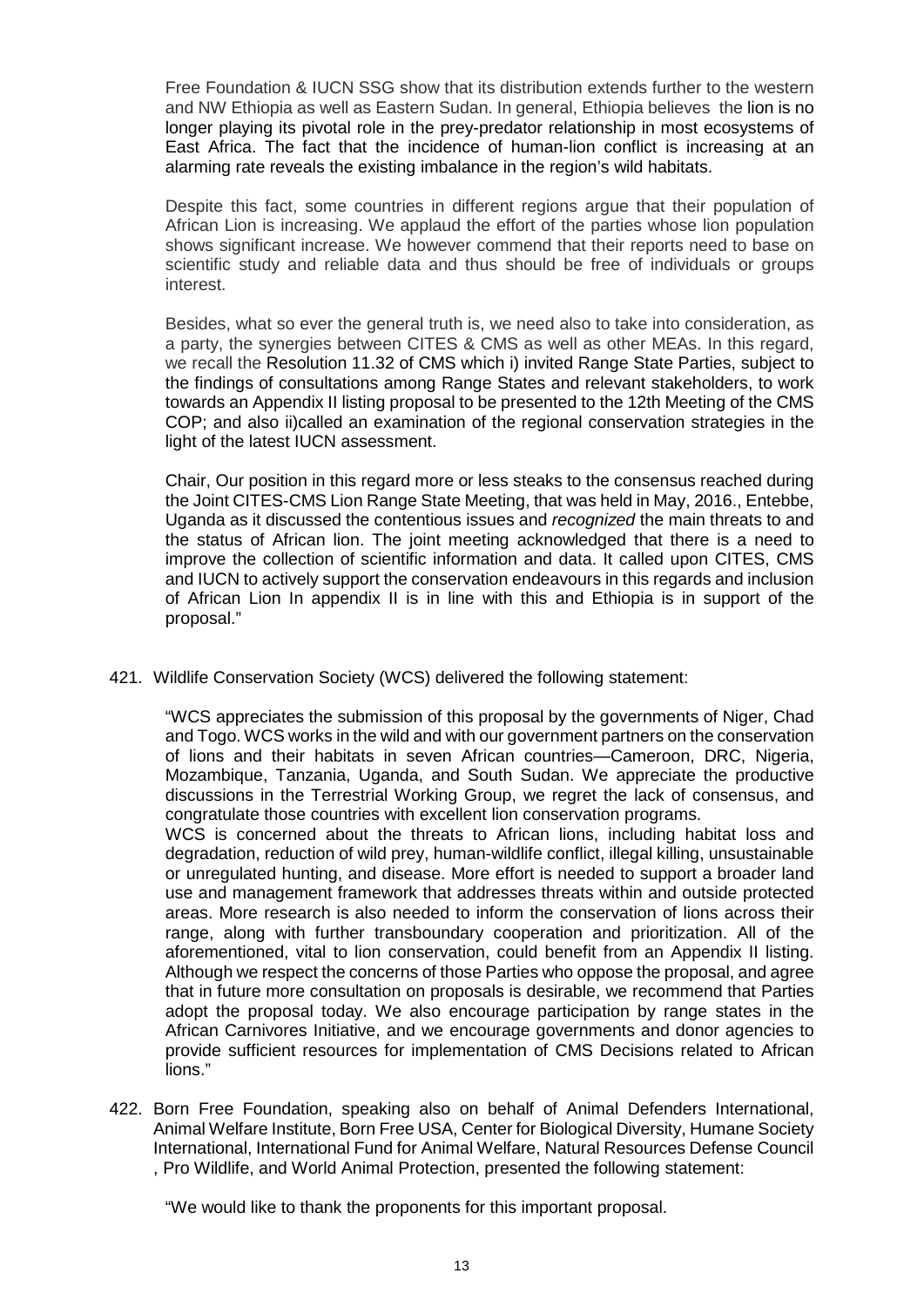The European Union has already highlighted that CMS Resolution 11.32, adopted by consensus at CoP11, noted that the species satisfies the Conventions definition of 'migratory species', and invited Parties to work towards an Appendix II listing at CoP12, which led to the development of the proposal currently under consideration.

The proposal lays out in detail the alarming situation facing this species across much of its remaining range.

In its assessment of this proposal, which is available as Doc.25.1.3/Addendum 1, the Scientific Council agreed that the lion *"satisfies the listing criteria of the Convention"*, and noted that *– and I quote - "International cooperation is required to implement the 2006 IUCN regional conservation strategies for African lions, which are still valid today. CMS is well placed to support and monitor this"*.

Furthermore, in a recently published peer-reviewed scientific paper on International Law and Lions, which is available as inf doc 31, researchers concluded – and again I quote - *"The CMS holds particular potential [in regard to lion conservation] and our analysis provides strong support for listing the lion in its Appendices"*

Mr Chairman, CMS is clearly well placed to deliver improvements to the implementation of lion conservation efforts by encouraging and facilitating collaboration among range States and wider partners.

The listing of lions on Appendix II will also provide CMS with the mandate to devote resources to the fulfilment of the proposed Decisions on the Conservation and Management of the African Lion in document 24.3.1.3. This could potentially be achieved via the proposed joint CMS/CITES African Carnivores Initiative so as to bring the complementary strengths of the two conventions to bear for the sake of the future of this iconic, and beleaguered, species.

We strongly endorse this proposal and urge Parties to support its adoption.

- 423. The Chair noted that some Parties were in favour of the listing proposal, and some against. He asked Parties, especially those against the proposal, if they would object to the meeting endorsing the proposal by consensus and, if so, how the meeting should proceed.
- 424. Uganda suggested that, for the purposes of moving forward and not blocking consensus, the Ugandan population of African Lion be excluded from the listing proposal.
- 425. South Africa, Tanzania and Zimbabwe took similar positions for their respective Lion populations.
- 426. The Chair invited Togo, as a proponent of the listing proposal, if amending the proposal as suggested by South Africa, Tanzania, Uganda and Zimbabwe was acceptable.
- 427. Togo stated that it would remain firm with its original proposal.
- 428. The Chair confirmed that the original proposal stood. He invited the Parties objecting to the original proposal to indicate whether they would block consensus.
- 429. Uganda confirmed that it was prepared to block consensus if its offer for consensus building was not accepted.
- 430. Zimbabwe took the same position.
- 431. The Chair stated his intention to move to a vote.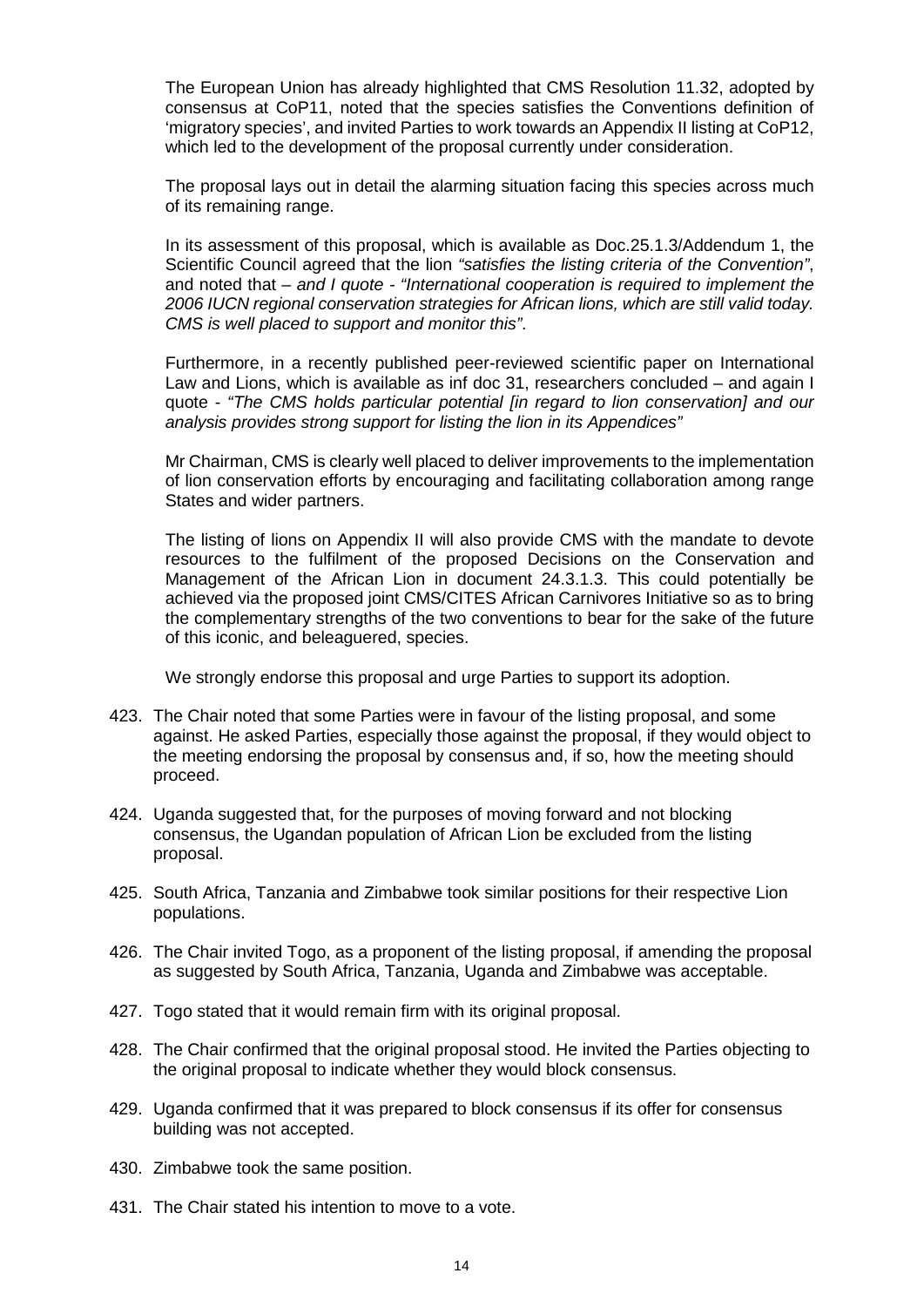- 432. Referring to the interim report of the Credentials Committee earlier that afternoon, which had mentioned the Committee's approval of the credentials of The Netherlands, Israel enquired how many votes the EU would have. It was important to know overall how many Parties were accredited as present and eligible to vote.
- 433. The EU and its Member States explained why they had concerns about excluding Lion populations of some countries and why they understood that the proponents had not changed the original proposal. The populations in the countries concerned were not biologically distinct, in contrast to populations of other species excluded in the past.
- 434. Uganda, responding to the point raised by Israel, considered that the Rules of Procedure were not explicit with regard to how the EU exercised the rights of its Member States. It was Uganda's understanding that the EU should exercise votes according to the number of Member States present with verified credentials.
- 435. The Secretariat referred to the second sentence of Rule 13 of the Rules of Procedure. This provided for the EU, as a regional economic integration organization, to exercise its right to vote with 28 votes, equal to the number of its Member States that were Parties. It did not say equal to the number of its Member States that were Parties "present and voting". The Conference of Parties had adopted this Rule as a proper exercise of its authority as the decision-making body for the Convention under Article VII, paragraph 1, of the Convention.
- 436. The Chair confirmed his ruling that the EU was entitled to vote on behalf of the 28 Member States that were Parties.
- 437. Uganda challenged the Chair's ruling, as provided for within the Rules of Procedure (Rule  $10.1$ ).
- 438. The Chair noted that under Rule 10.1, one Party would be permitted to speak in support of Uganda's challenge and two other Parties could speak against the challenge.
- 439. Zimbabwe supported Uganda's challenge to the Chair's ruling.
- 440. The EU and its Member States, and Cameroon spoke against the challenge, and in support of the ruling made by the Chair.
- 441. The Chair moved to a vote on his ruling, noting that in accordance with Rule 10.1 a majority of two-thirds of the Parties present and voting would be required to overturn the ruling. He advised Parties that they should vote either 'Yes' to overturn his ruling, or 'No' to agree to his decision.
- 442. A Point of Order was raised requesting clarification about the decision that Parties were being asked to vote on.
- 443. The Chair stated that his decision was that the EU, as a regional economic integration organization, had the right to exercise its vote on behalf of all 28 EU Member States. He called for a show of hands.
- 444. Uganda raised a Point of Order, noting that it was not clear who was entitled to vote.
- 445. The Secretariat read the list of Parties whose credentials the Credentials Committee had found to be in order.
- 446. The Chair reiterated that a 'Yes' vote would be in support of the challenge, and that the EU was not entitled to vote for all of its 28 Member States; a 'No' vote meant the challenge was not valid.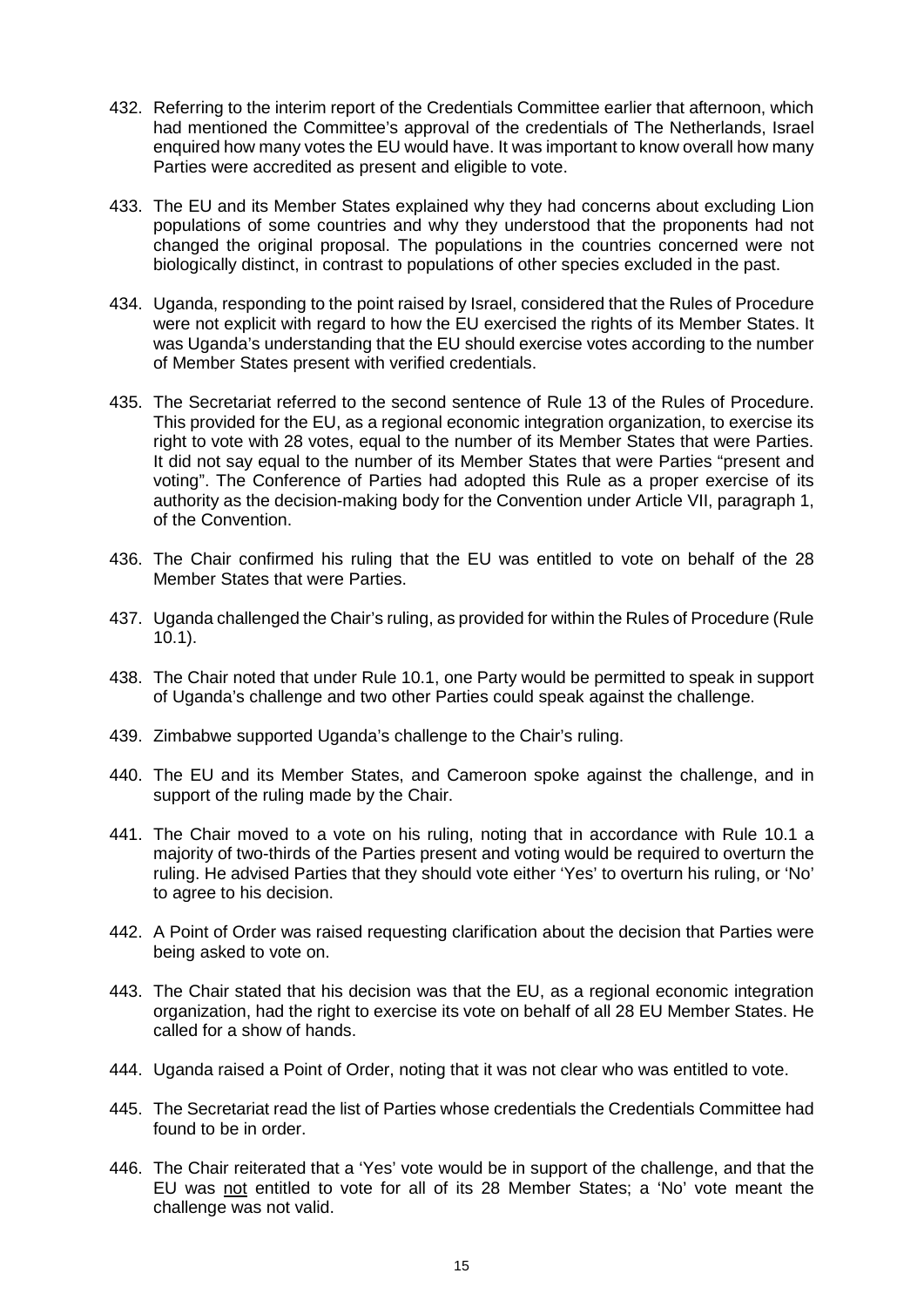- 447. Uganda requested a roll-call vote under Rule 13.3 of the Rules of Procedure.
- 448. The Secretariat explained that the Chair would read out the name of each Party alphabetically and ask each Party to vote 'Yes', 'No', or Abstain.
- 449. Israel recommended that since it was not yet clear how many votes the EU was entitled to exercise, the EU's vote should be held until all other votes had been tallied, so it would be clear whether the number of votes cast by the EU would have made a material difference to the overall outcome of the vote.
- 450. The Chair proceeded with the roll-call vote, following the procedure explained by the Secretariat. He reiterated that a 'Yes' vote meant the EU could not vote for its 28 Member States; a 'No' vote meant that the EU could vote for its 28 Member States.
- 451. The Secretariat announced that the totals of votes cast were 17 'Yes', 25 'No' (not counting any votes from the EU) and 8 'Abstain'. The ruling of the Chair therefore stood, since even without the EU votes, the required two-thirds majority to overturn the Chair's ruling had not been reached.
- 452. The Chair reconfirmed his earlier ruling that the EU was entitled to vote on behalf of all 28 of its Member States.
- 453. Brazil enquired whether proceeding with a vote on the listing proposal now, would avoid the need to vote again in plenary.
- 454. The Secretariat advised that a vote by the COW would not preclude a further vote in plenary.
- 455. Brazil suggested that in order to avoid duplication of voting, the discussion should be adjourned and taken up in plenary.
- 456. The Chair confirmed that Rules of Procedure permitted a request for adjournment to be made, but that this would then require inviting one Party to support the proposal, inviting two Parties to oppose, and then voting on the proposal.
- 457. Brazil stated that its intention had been to save procedural burden, rather than add to it. If a further vote in plenary could be avoided, that would be appreciated by everyone. Brazil withdrew its suggestion to adjourn the debate.
- 458. The Chair confirmed his intention to move to a vote on the listing proposal. A 'Yes' vote would be in favour of the inclusion of African Lion on Appendix II of the Convention; a 'No vote' would oppose the inclusion of African Lion on Appendix II of the Convention
- 459. Uganda requested a roll-call vote under Rule 13.3 of the Rules of Procedure.
- 460. The Chair moved to a roll-call vote, following the same procedure as during the earlier roll-call vote. He reiterated that a 'Yes' vote was in favour of listing African Lion on Appendix II, while a 'No' vote was against inclusion of African Lion on Appendix II.
- 461. The Secretariat announced that the totals of votes cast were 72 'Yes', 4 'No' and 3 'Abstain'.
- 462. The Chair concluded that the COW had endorsed the proposal for inclusion of African Lion on Appendix II of the Convention, to be forwarded to plenary for adoption.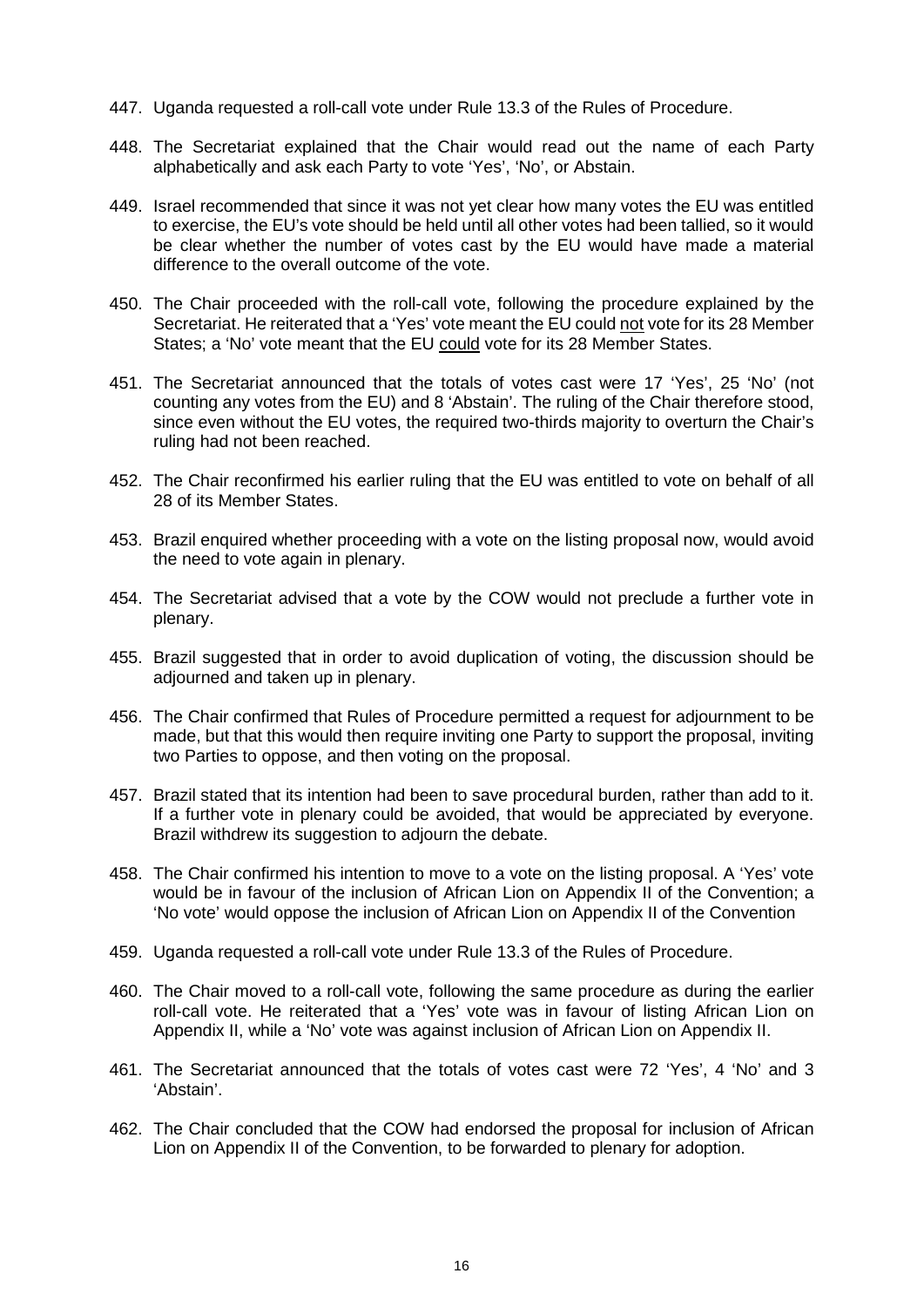- 463. Brazil suggested that the Standing Committee and Secretariat should consider clarifying interpretation of Rule 13.1, since, in Brazil's view, only accredited Parties should be included in the block vote of regional economic integration organizations.
- 464. The EU and its Member States considered that Article 13.1 was already very clear, and it was therefore unnecessary to spend further time on this matter.

## **25.1.1 Proposal for the inclusion of the Chimpanzee (***Pan troglodytes***) on Appendix I and II of the Convention**

- 465. The Republic of Congo briefly introduced the listing proposal contained in document UNEP/CMS/COP12/Doc.25.1.1, submitted jointly by Republic of Congo and United Republic of Tanzania.
- 466. The Chair opened the floor for comments, requesting that delegates should make their interventions as brief as possible.
- 467. Côte d'Ivoire supported the proposal.
- 468. Senegal, also supporting the proposal, underlining that listing of Chimpanzee on the CMS Appendices was warranted by the adverse conservation status of populations throughout Africa, and continuing habitat loss.
- 469. Uganda presented the following statement:

"Uganda would like to thank all nations and organizations that support conservation of Chimpanzees. Indeed Uganda as an ardent champion and host of high proportions of global populations of great apes, fully agrees that we must double our efforts to improve the conservation situation of Chimpanzees and indeed all great apes.

Uganda has carefully examined the proposal, the Scientific Council opinion and the CMS text and attendant Resolutions. Uganda is convinced beyond reasonable doubt that chimpanzees are not migratory species within the meaning of Article I 1 a) of the Convention. We respectfully remind the proponents of this proposal that migration within CMS does not mean cross-border movement alone.

Uganda has an established long-term monitoring program for Chimpanzees and Mountain Gorillas in the Bwindi Impenetrable National Park. We have a ranger-based routine monitoring program but also a scientific research-based monitoring program managed by the Institute of Tropical Forest Conservation, which is actually based in the very landscape.

From our long-term monitoring program dating back to 1965, we confirm with scientific certainty that the chimpanzee population of Uganda is not migratory within the meaning of Article I 1 a) of the Convention. We are indeed deeply concerned that a proposal is being made to list a species which is clearly not a migratory species.

It is our considered view, that cross-border movement alone is not sufficient to qualify a species as migratory with in the meaning of Article I 1 a) of the Convention text. For any cross-border movement to qualify as migratory, it must be cyclical, predictable and must involve a significant proportion of the global population of the species.

We call upon all CMS loving nations and stakeholders to protect and guard the sanctity of the agreement by not setting a wrong precedent of flagrant breach of Article I 1. a) of the agreement by listing species which are not migratory.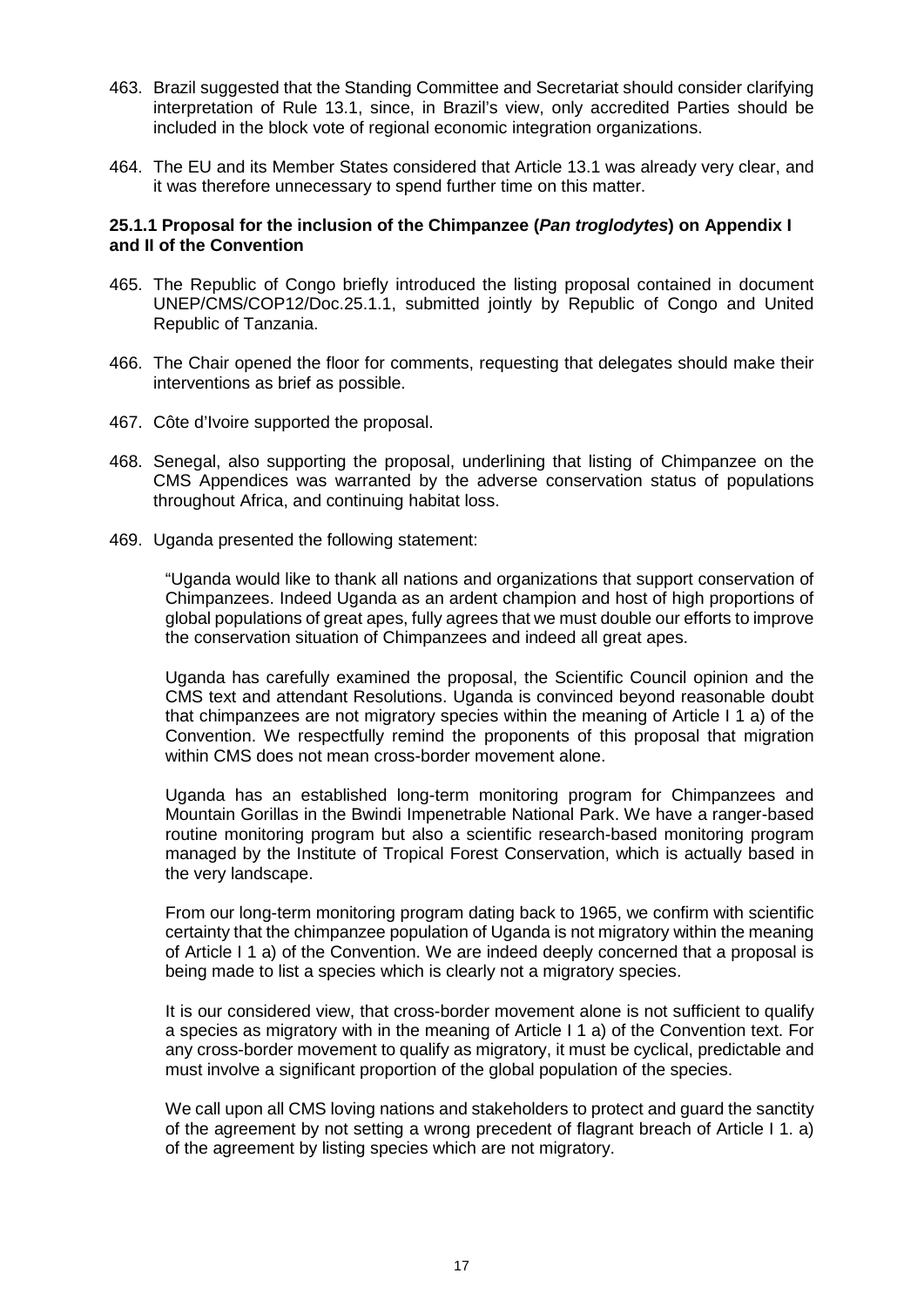Uganda therefore on legal and scientific grounds strongly objects to the listing of the species and respectfully requests the proponents to consider withdrawing this proposal in the spirit of protecting the integrity of CMS Convention.

Uganda remains steadfast and fully committed to global and regional efforts for the conservation of the species. Our firm commitment to conservation of wildlife is not derived from listing of species but rather the conviction of the need to pursue sustainable development.

In the event that the withdrawal is not tenable, Uganda will, in the interest of not blocking consensus, enter a reservation to exclude her population from the listing."

- 470. Peru supported the listing proposal, recalling that Chimpanzees were categorized as Endangered on the IUCN Red List of Threatened Species. As Chimpanzees regularly and predictably crossed boundaries, the species qualified as migratory under the CMS criteria.
- 471. The EU and its Member States supported the listing proposal for the reasons given by Peru and other Parties speaking in favour of listing.
- 472. Gambia supported the listing proposal.
- 473. Burundi was fully aware of the importance of protecting wildlife, but without repeating points already made, did not support the proposal.
- 474. The Chair asked those Parties objecting to the proposed listing to indicate whether they were prepared to block consensus.
- 475. Uganda did not want to block consensus and therefore requested that its population be excluded from the listing. A reservation would be entered accordingly.
- 476. The Chair invited Republic of Congo as a proponent of the listing proposal to respond to Uganda's position.
- 477. Republic of Congo could live with making an amendment to accommodate Uganda's wishes if that was what was required under the Rules of Procedure, but sought advice from the Secretariat
- 478. The EU and its Member States understood that Uganda had indicated its intention to enter a reservation, not to amend the proposal. Clarification was therefore needed.
- 479. The Chair invited Uganda to respond.
- 480. Uganda stated that it would opt for an amended proposal, as offered by Republic of Congo, to go forward by consensus.
- 481. Senegal urged that the original proposal should go forward unamended. The Ugandan population of Chimpanzee had no biologically distinguishing features that supported its exclusion. For this objective reason, Senegal was against amending the proposal to exclude the population of Uganda.
- 482. The Chair sought the view of United Republic of Tanzania as co-proponent of the proposal, given that any amendment would have to be made by the proponents themselves.
- 483. The United Republic of Tanzania indicated its acceptance of Uganda's intention to enter a reservation.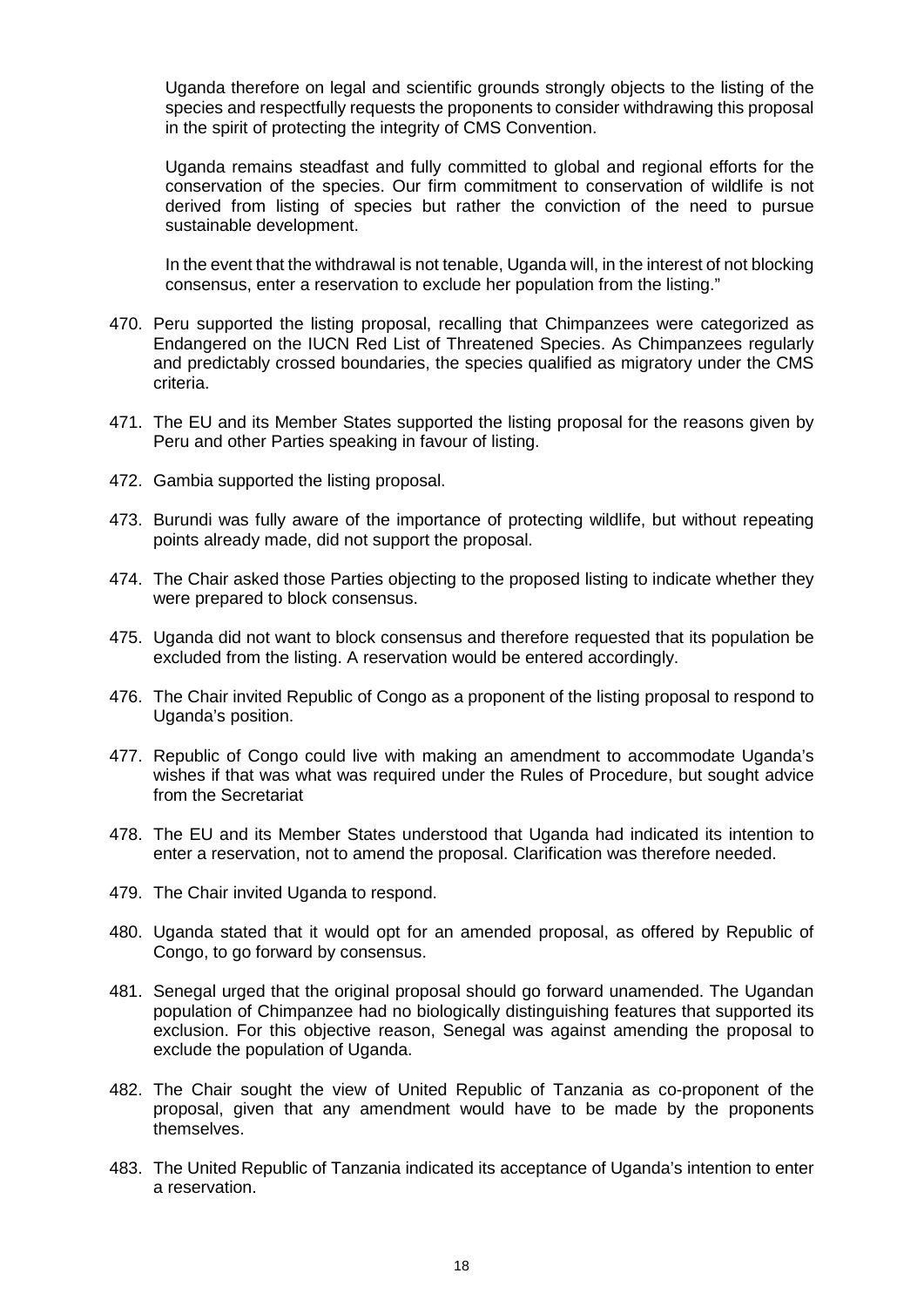- 484. The Chair stated that there were two possibilities for accommodating the wishes of Parties objecting to the proposal. Either the listing proposal could be amended, or the objecting Parties could enter reservations.
- 485. The Secretariat further clarified that proponents of a proposal could amend their proposal at any time. If the present proposal was amended to exclude the Ugandan population, the listing of Chimpanzee on CMS Appendices would not cover the population in Uganda. The second option would be to go forward with the original, unamended proposal. Uganda could then enter a reservation and would not be considered a Party for the purposes of the Appendix I and II listings of Chimpanzee.
- 486. The Chair requested the United Republic of Tanzania to indicate its preferred option for accommodating Uganda's position.
- 487. The United Republic of Tanzania responded that it would join the Republic of Congo in allowing the amendment proposed by Uganda.
- 488. The Chair confirmed that the COW was now considering an amended proposal, excluding the Chimpanzee population of Uganda.
- 489. Burundi stated that its position was the same as that of Uganda.
- 490. The Chair enquired whether Republic of Congo and United Republic of Tanzania were willing to further amend the proposal to exclude the Chimpanzee population of Burundi.
- 491. Republic of Congo stated that it could accept the amendment if this was required under the Rules of Procedure.
- 492. The Chair clarified that acceptance of any amendment was up to the proponents of the proposal; there was no requirement to do so.
- 493. The United Republic of Tanzania felt that it had no option but to accept the wishes of Burundi and to engage in bilateral discussion ahead of the next COP.
- 494. The Chair concluded that it was clear the proposal had been amended and he was putting the amended proposal to the COW for consideration.
- 495. Kenya recalled that during earlier discussion of the listing proposal for African Lion, concerns had been raised about creating a precedent by excluding populations from an Appendix listing when there was no biologically valid reason for doing so. Excluding the populations of Uganda and Burundi from the current listing proposal would create a bad precedent for the Convention. Kenya had furthermore understood that Republic of Congo had requested guidance from the Secretariat.
- 496. Senegal concurred with Kenya; what had not been accepted previously for African Lion, should not be accepted now for Chimpanzee. Since populations overlapped and moved freely across borders, how could the species be protected if some populations were included and others excluded? Even if accepting the proposed amendments did not break the Rules of Procedure, it would not be good scientifically or for Chimpanzees.
- 497. The EU and its Member States supported Kenya and Senegal, and wished to retain the unamended text of the listing proposal. The EU and its Member States could not accept a precedent through which populations that were not biologically distinct were excluded from a listing. It would be easier to reach consensus if those countries objecting to the original listing proposal would enter reservations.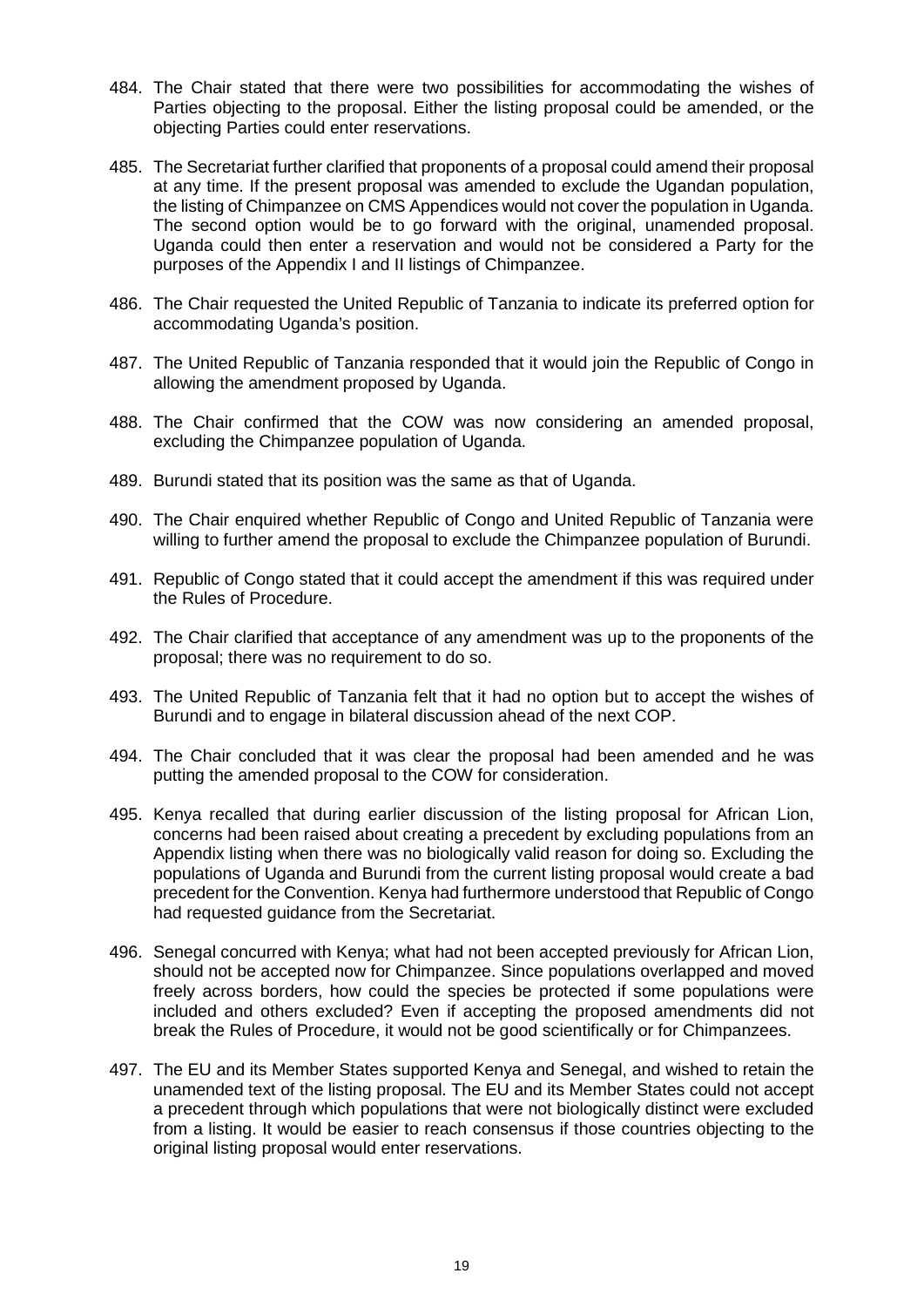- 498. Uganda recalled that under Rule 21 of the Rules of Procedure, once a proposed amendment had been accepted by the proponents, the amendment stood and could not be debated again.
- 499. The Chair concurred and indicated that this was the procedure he was following. However, he wished to confirm that the Republic of Congo, as a proponent, was content to amend the proposal, which would therefore exclude the populations of Uganda and Burundi.
- 500. Republic of Congo observed that Uganda was a sovereign country and that Uganda's premise that Chimpanzees did not migrate had been discussed in the Terrestrial Working Group. As a last resort, maybe it would be necessary to withdraw the proposal.
- 501. The Chair sought further clarification of whether Republic of Congo accepted the amendments to exclude the two populations.
- 502. Republic of Congo felt it had to go along with Burundi's proposed amendment, but noted that the population of Burundi had not been discussed by the Terrestrial Working Group.
- 503. The Chair reiterated that there was no requirement for proponents to accept amendments. He asked once more for Republic of Congo to state whether it accepted the amendment proposed by Burundi.
- 504. Republic of Congo indicated its acceptance of the amendment.
- 505. The Chair enquired whether there was consensus on the listing proposal as amended to exclude the populations of Burundi and Uganda.
- 506. United Republic of Tanzania felt trapped between a rock and a hard place. Since the United Republic of Tanzania considered Chimpanzees to be migratory, it was doubtful whether the proposal should go forward if the populations of Burundi and Uganda were excluded. Looking at the biology of the species, these populations were interlinked with others.
- 507. The Chair asked one final time if both Republic of Congo and United Republic of Tanzania agreed to amending their proposal to exclude the populations in Burundi and Uganda.
- 508. The Republic of Congo observed that the discussion had been fast-moving and rather confusing. Congo had presented the listing proposal at the very beginning of the agenda item and wished to proceed with the original text. If it were to be amended, the meeting would never arrive at a decision.
- 509. The Chair noted that since any amendment had to be accepted by both proponents of the listing proposal, the proposed amendments to exclude the populations in Uganda and Burundi did not stand. The original text of the listing proposal was now under consideration.
- 510. Uganda stated for the record its view that the manner in which business had been conducted under this item was neither acceptable nor in the good interests of the Convention. Uganda considered that the original proposal had been amended and that the amendment should stand unless further amended.
- 511. The Chair stated his ruling that, following clarification from Republic of Congo, the original proposal had not been amended. The COW would proceed to consider the original proposal. He asked if the meeting could accept the original text by consensus.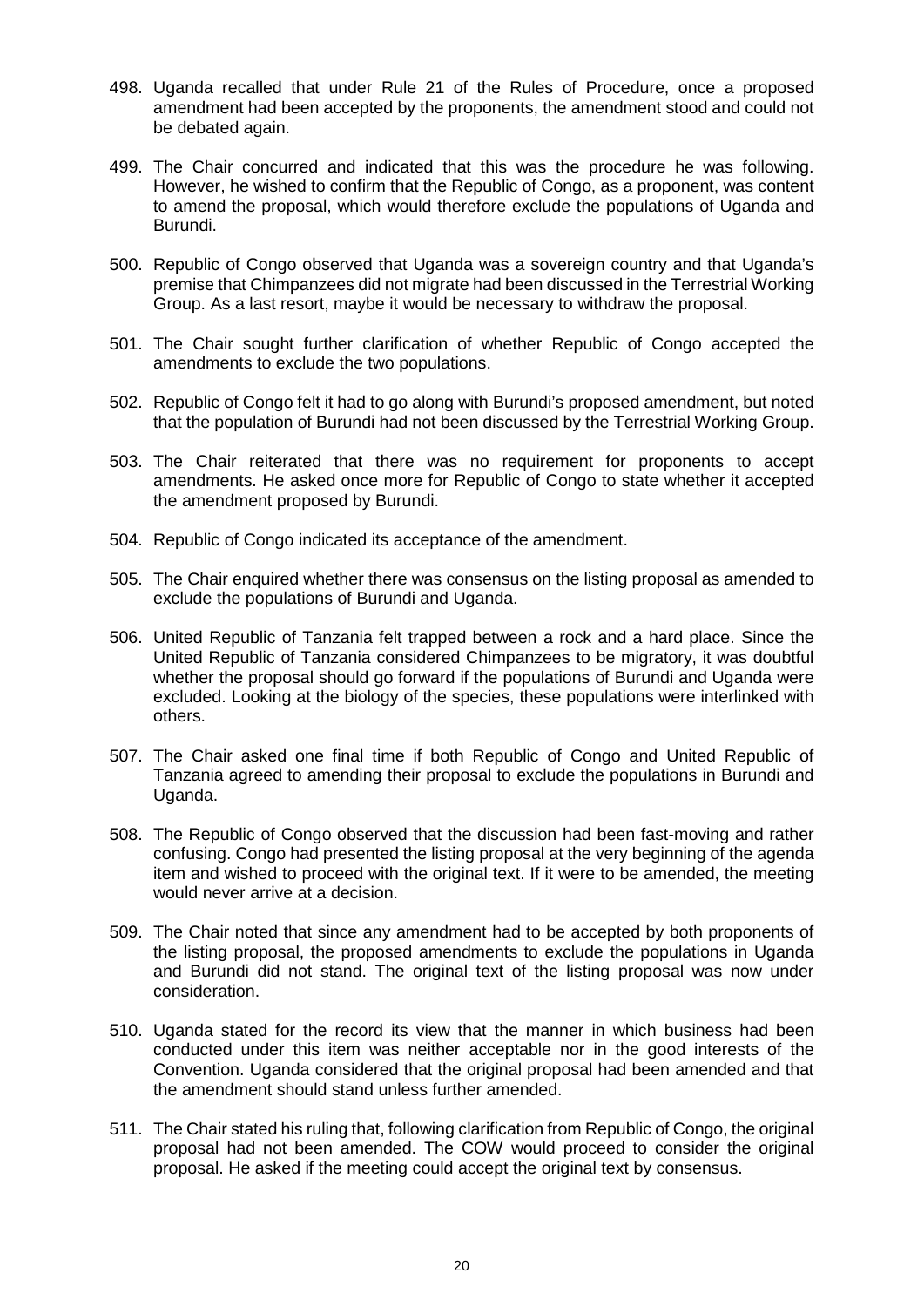- 512. Uganda stated that it would not challenge the ruling of the Chair, though respectfully disagreed with it. Uganda objected to the original proposal.
- 513. The Chair proceeded to call for a vote by a show of hands.
- 514. At the request of Uganda, the Chair initiated a roll-call vote. All Parties in favour of the original listing proposal should vote 'Yes'; those against the listing proposal should vote 'No"
- 515. The Chair announced the result of the roll-call vote as recorded by the Secretariat. Of those Parties accredited to vote and present, 71 Parties had voted 'Yes', 3 Parties had voted 'No' and 4 Parties had abstained. The proposal to list Chimpanzee on Appendices I and II of the Convention had therefore been endorsed by the COW to be forwarded to plenary for adoption.
- 516. The Chair reminded those Parties that had voted against the proposal of the possibility to enter a reservation.
- 517. Uganda confirmed its intention to enter a reservation within 90 days of the COP concerning the Ugandan populations of Chimpanzee and African Lion.

## **25.1.2 Proposal for the inclusion of the Hoary Bat (***Lasiurus cinereus***), Eastern Red Bat (***Lasiurus borealis***), Southern Red Bat (***Lasiurus blossevillii***), and Southern Yellow Bat (***Lasiurus ega***), on Appendix II of the Convention**

- 518. Peru briefly introduced the listing proposal contained in document UNEP/CMS/COP12/Doc.25.1.2, noting that the four species were widely distributed in the Americas, highly migratory, and highly susceptible to mortality through collision with wind turbines.
- 519. Norway enquired whether there was an Action Plan for these species.
- 520. Rodrigo Medellin (Scientific Councillor, Mexico) replied that an Action Plan was being drafted, but that it remained unfinished.
- 521. Ecuador supported the proposed listing on behalf of the Central and South America and Caribbean region, noting the seed dispersal and other ecological services provided by bats.
- 522. The Philippines also expressed support for the proposal
- 523. The AEWA Secretariat, speaking on behalf of EUROBATS, also welcomed the proposal.
- 524. The Chair concluded that the meeting had endorsed the proposal and that it would be forwarded to plenary for adoption.

# **25.1.4 Proposal for the inclusion of the Leopard (***Panthera pardus***) on Appendix II of the Convention**

- 525. The Islamic Republic of Iran introduced the listing proposal contained in document UNEP/CMS/COP12/Doc.25.1.4. Ghana, Kenya and Saudi Arabia were co-proponents.
- 526. The Chair enquired whether there were any objections to the proposal.
- 527. South Africa raised an objection. They did not consider the Leopard to be a migratory species, and the proposal did not provide sufficient scientific evidence for this.
- 528. The Chair enquired whether South Africa was willing to block consensus.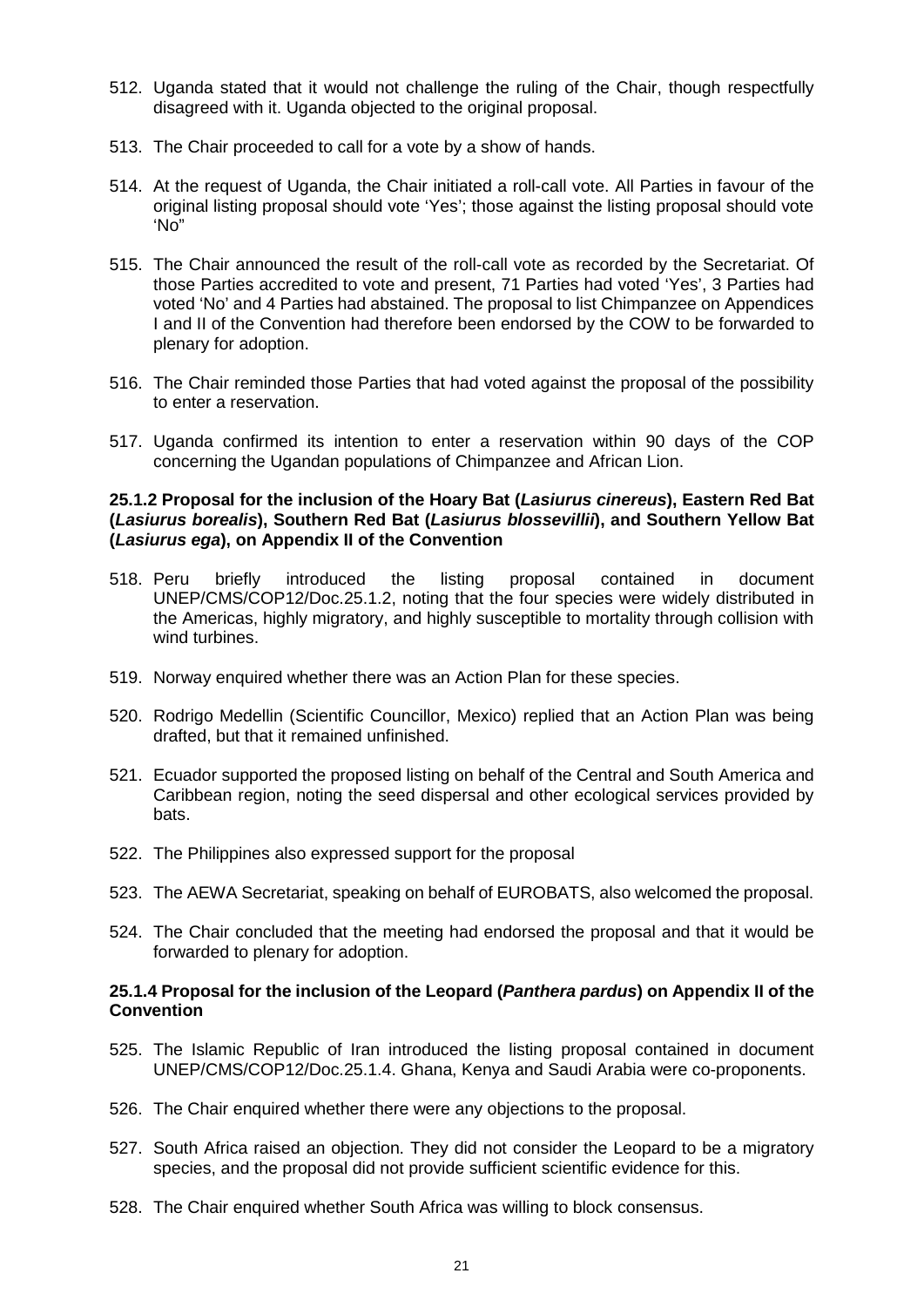- 529. South Africa responded affirmatively.
- 530. Zimbabwe and Uganda also opposed the proposed listing, noting that they did not believe the Leopard met the necessary criteria to be considered a migratory species.
- 531. Note by the Secretariat: Although it did not take the floor under this agenda item, the written statement tabled by United Republic of Tanzania following its intervention under agenda item 25.1.4 (the listing proposal for Lion), also contained an objection to the listing proposal for Leopard.
- 532. The representative of Senegal responded to the objections, giving examples of the migratory character of the Leopard, and pointing out that experts in the Scientific Council had approved the proposal. He considered that a vote would be preferable to excluding the populations of the objecting countries from the listing.
- 533. South Africa presented the following statement explaining its objection to the listing:

"The reasons why this proposed listing is not supported are as follows:

- The leopard is not a migratory species as defined in the Articles of the Convention. A significant proportion of the South African population of leopard does not cyclically and predictably cross one or more national jurisdictional boundaries.
- South Africa would like to re-emphasize the need to base decision-making on sound scientific information. Unfortunately scientific information relating to the purported migration of leopard does not exist. The proponents themselves state in the proposal that the scientific evidence for transboundary movements and long-range dispersal of leopards is only of anecdotal character.
- In terms of the interpretation of sub-adult dispersal, as the so-called "migratory stage", South Africa would like to point out that various assumptions are made in an attempt to substantiate this statement. This includes an assumption that a significant proportion of the sub-adults will disperse across an international border. There is no scientific information to substantiate these assumptions. South Africa would like to express concerns about decision-making based on unsubstantiated assumptions and anecdotal information and the lack of scientific rigour."
- 534. Humane Society International delivered the following statement, also on behalf of the Born Free Foundation, Center for Biological Diversity, International Fund for Animal Welfare, Natural Resources Defense Council, Pro Wildlife, World Animal Protection, Wildlife Conservation Society, and Wild Migration:

"The 2016 IUCN Red List assessment of the leopard demonstrates the precipitous deterioration of the status of the species over the past 15 years: in 2002, the species was considered Least Concern; in 2008, Near Threatened; and in 2016, Vulnerable. 78% of the leopard range is transboundary and there are 26 transboundary populations in Africa and at least 14 in Asia. Leopards cyclically and predictably cross national boundaries as part of their territorial movements and dispersal. Due to significant habitat fragmentation, continued transboundary movement in key habitat along country boundaries is essential. The Scientific Council regards the leopard as fulfilling the listing criteria of the Convention and recommended the proposal for adoption.

An Appendix II listing will facilitate in the development of leopard conservation strategies and their implementation; will offer greater access for financial and institutional support; encourage increased sharing of data and best practices, among other benefits. Therefore our organizations strongly encourage the Parties to adopt this proposal."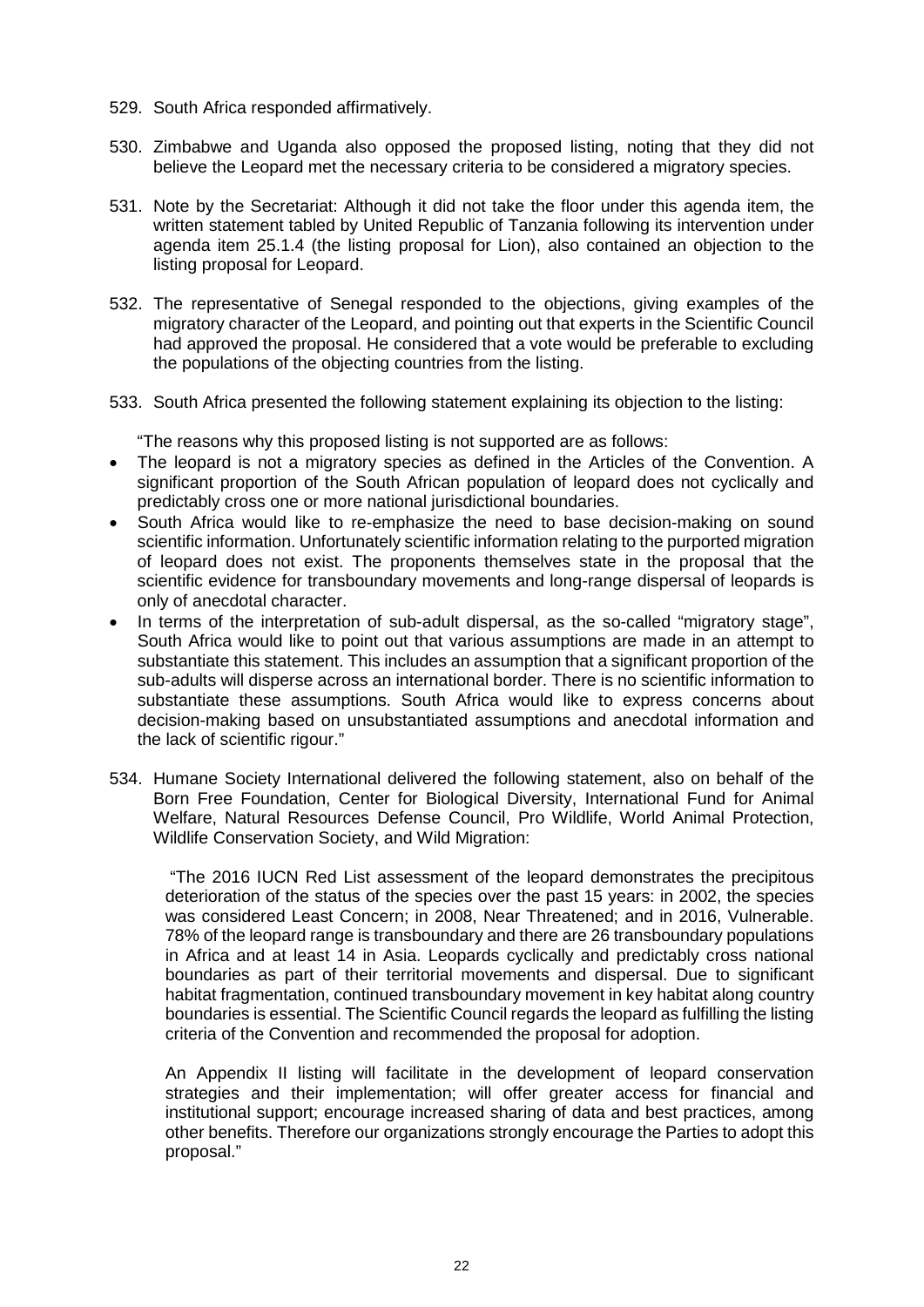- 535. The Chair proceeded to call for a vote by a show of hands. All Parties in favour of the original listing proposal should vote 'Yes'; those against the listing proposal should vote 'No."
- 536. The Chair announced the result of the vote as recorded by the Secretariat. Of those Parties accredited to vote and present, 68 Parties had voted 'Yes', 8 Parties had voted 'No' and 4 Parties had abstained. The proposal to list Leopard on Appendix II of the Convention had therefore been endorsed by the COW to be forwarded to plenary for adoption.
- 537. Referring to Rule 22.5 of the Rules of Procedure, the Chair advised the COW that the draft resolution mentioned in document UNEP/CMS/COP12/Doc.25.1.4 was not admissible since it had been circulated as an information (Inf.) document only and therefore had not been translated. Consideration of the draft resolution was therefore liable to unduly hinder the proceedings of the COP.
- 538. Uganda and Zimbabwe confirmed their intention to enter reservations within 90 days.

# **25.1.5 Proposal for the inclusion of the Gobi Bear (***Ursus arctos isabellinus***) on Appendix I of the Convention**

- 539. Mongolia briefly introduced the listing proposal contained in document UNEP/CMS/COP12/Doc.25.1.5, noting that this was a distinctive species of which fewer than 50 individuals remained in Mongolia, and which undertook a 200 km migration to China.
- 540. There being no requests for the floor, the Chair concluded that the meeting had endorsed the proposal and that it would be forwarded to plenary for adoption.

## **25.1.6 Proposal for the inclusion of the Caspian Seal (***Pusa caspica***) on Appendix I and II of the Convention**

- 541. Islamic Republic of Iran briefly introduced the listing proposal contained in document UNEP/CMS/COP12/Doc.25.1.6, noting that this was an endangered species that migrated to the north Caspian Sea to breed each year.
- 542. Peru supported the proposal, and recommended inclusion of the species under CITES if it was subject to international trade.
- 543. The Chair concluded that the meeting had endorsed the proposal and that it would be forwarded to plenary for adoption.

## **25.1.7(a) and 25.1.7(b) Proposal for the inclusion of the African Wild Ass (***Equus africanus***) on Appendix I and II of the Convention**

- 544. Eritrea and Ethiopia briefly introduced the listing proposal contained in documents UNEP/CMS/COP12/Doc.25.1.7(a) and UNEP/CMS/COP12/Doc.25.1.7 (b), noting that this was the most threatened equid in the world, with a population estimated at 150 individuals being confined to Ethiopia and Eritrea.
- 545. Senegal supported the proposal.
- 546. The Chair concluded that the meeting had endorsed the proposal and that it would be forwarded to plenary for adoption.

### **25.1.8 Proposal for the inclusion of the Przewalski's Horse (***Equus przewalskii***) on Appendix I of the Convention**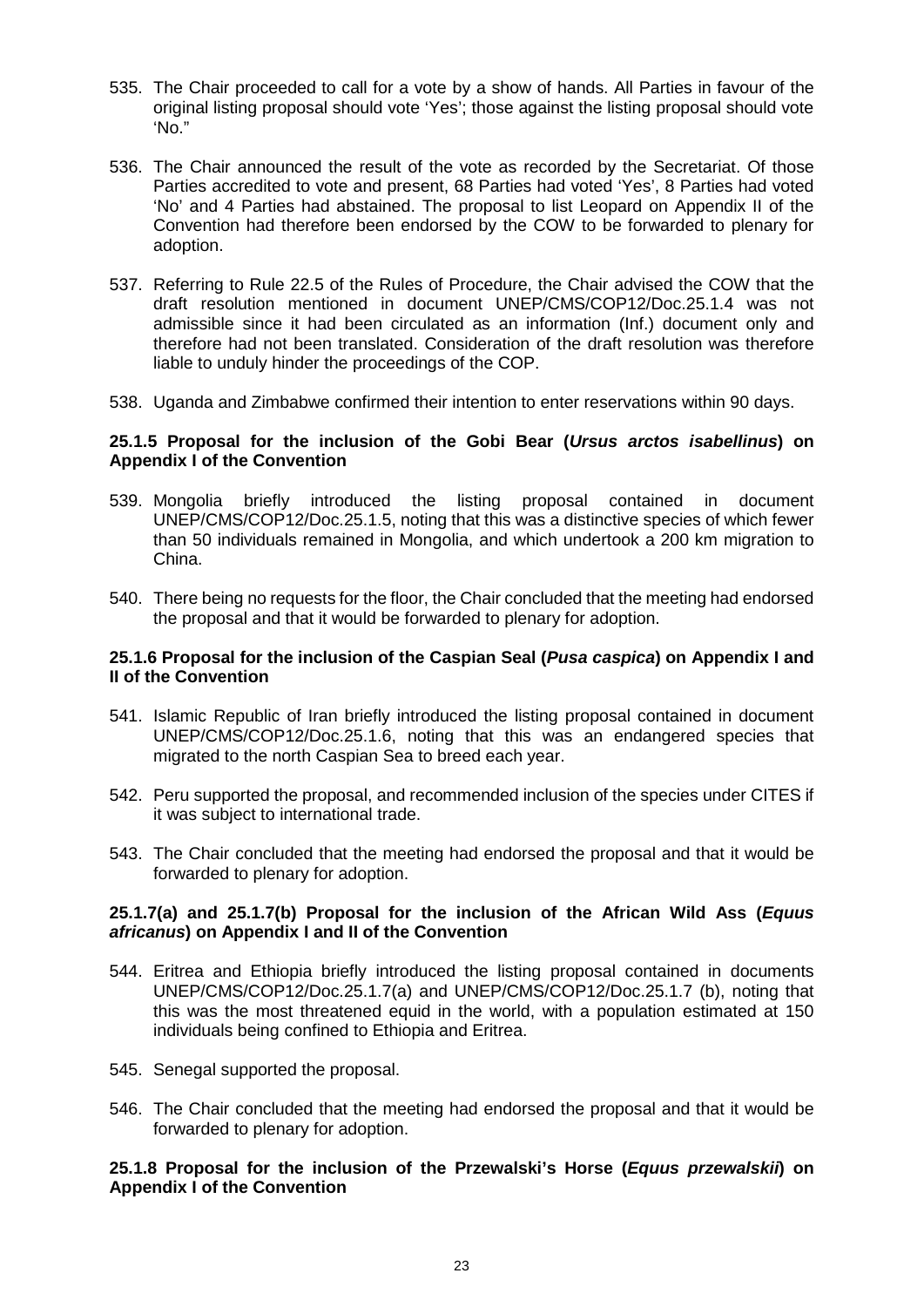- 547. Mongolia briefly introduced the listing proposal contained in document UNEP/CMS/COP12/Doc.25.1.8.
- 548. Switzerland supported the proposal.
- 549. There being no further requests for the floor, the Chair concluded that the COW had endorsed the proposal and that it would be forwarded to plenary for adoption.

### **25.1.9 Proposal for the inclusion of the Chinkara (***Gazella bennettii***) on Appendix II of the Convention**

550. Islamic Republic of Iran confirmed that it was withdrawing the proposal contained in document UNEP/CMS/COP12/Doc.25.1.9, pursuant to the advice of the Scientific Council contained in Addendum 1.

### **25.1.10 Proposal for the inclusion of the Giraffe (***Giraffa camelopardalis***) on Appendix II of the Convention**

- 551. Angola briefly introduced the listing proposal contained in document UNEP/CMS/COP12/Doc.25.1.10.
- 552. The Chair opened the floor for discussion.
- 553. Zimbabwe opposed the listing, stating that it was not clear that the Giraffe met the necessary criteria to be considered a migratory species.
- 554. South Africa also noted that it did not support the listing, and presented the following statement:

"The South African population of Giraffe does not have an unfavourable conservation status. In fact, the 2016 regional Red List status is Least Concern and the species is widespread throughout southern Africa. In fact, we observed a population increase of 54% over three generations in 13 protected areas.

The giraffe is not a migratory species as defined in the Articles of the Convention. A significant proportion of South Africa's giraffe population does not cyclically and predictably cross one or more national jurisdictional boundaries.

The proponent states in the proposal that the predictability and/or cyclical nature of giraffe migrations and transboundary movements has never truly been quantified across their range and as such greater research is required to better understand this. This research should be undertaken before a proposal to list the species can be considered.

The proponent also does not provide information relating to the proportion of the population that migrate, because the species does not migrate".

555. Uganda supported Zimbabwe and South Africa, and presented the following statement:

"Uganda would like thank the proponents of Giraffe listing proposal for highlighting the conservation plight of the giraffe. Indeed Uganda agrees that there is need to support conservation efforts to improve the conservation status of giraffe species.

Uganda has carefully examined the proposal, the Scientific council opinion and the CMS Agreement text and attendant Resolutions. Uganda is convinced beyond reasonable doubt that giraffes are not migratory species within the meaning of Article I paragraph 1 a) of the Agreement. We respectfully remind the proponents of this proposal that migration within CMS does not mean cross border movement alone.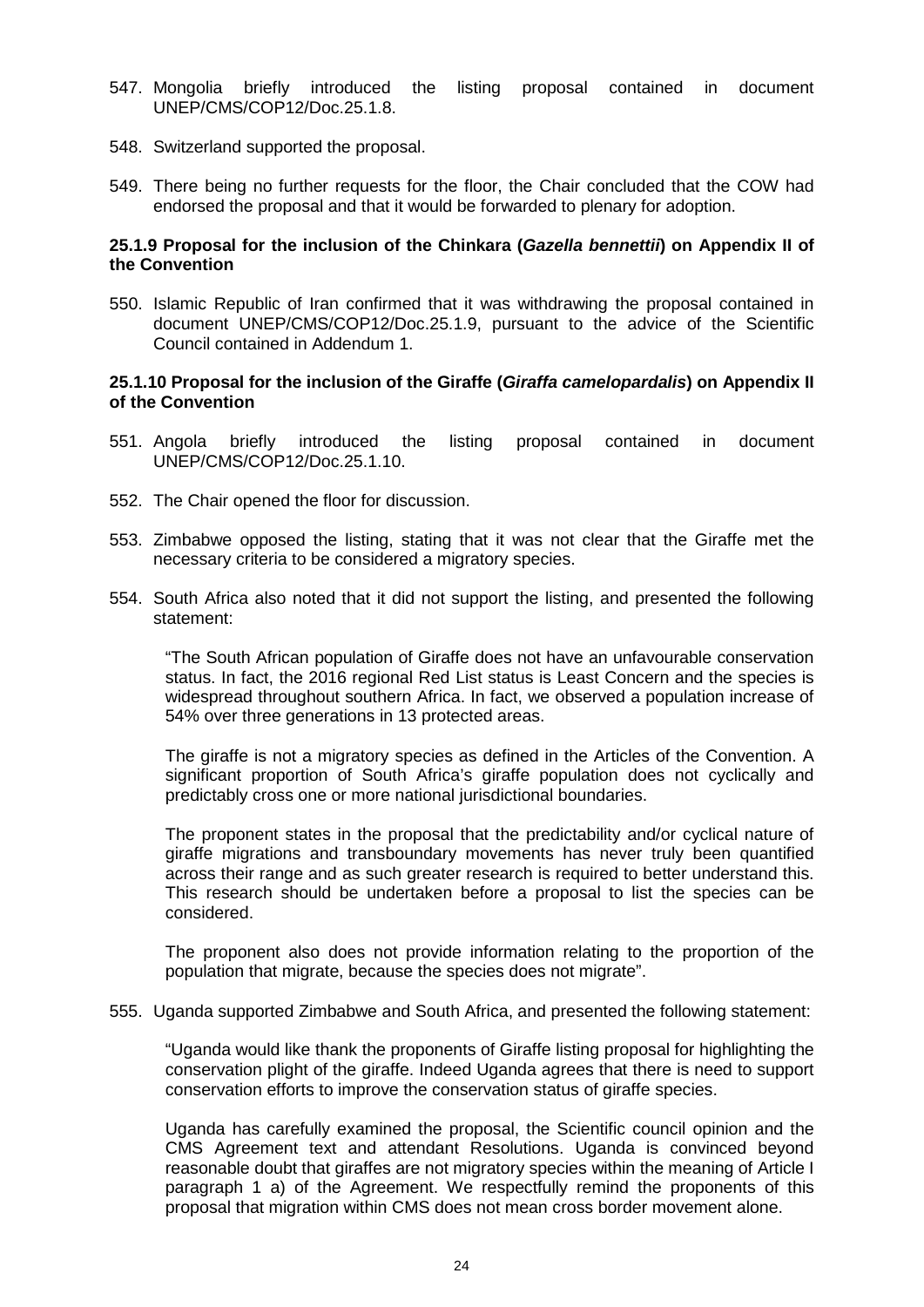We wish to bring to the attention of this meeting that, Article I paragraph 1 a) requires that for a species to be regarded as migratory, a significant proportion of it must move across boarders cyclically **and** predictably. In the instant case, Uganda as a range state with one of the most healthy giraffe populations that is on the positive growth trajectory is convinced that this proposal is not in the best interest of the species and indeed not in the best interest of CMS Convention.

Uganda wishes to call upon the proponents to consider withdrawing this proposal to avoid the COP breaching the provisions of the CMS Agreement text that establishes legitimacy of the process of listing.

We have given our legal and scientific reasons for our strong objections, and we remain optimistic that the proponents will consider withdrawing this proposal in the interest of the spirit of the convention and in the best interest of the species.

We wish to reiterate that CMS is a Convention on migratory species and not a Convention on all endangered species. We respectfully request that proponents take into account this fundamental principle to ensure that we do not lose focus on the purpose for which this convention was established".

- 556. Senegal responded to Zimbabwe, South Africa and Uganda, pointing out that most Giraffe populations in West Africa were now extinct, but that historically, there had been seasonal migrations to Chad, and that the extant population of *peralta* in Niger also migrated seasonally, and now numbered fewer than 200 individuals.
- 557. United Republic of Tanzania also objected to the listing, and provided a written statement (summarizing its position on the listing proposals for African Lion and Leopard as well as that for Giraffe). The parts of the statement applicable to the Giraffe read as follows:

"on the listing of the … giraffe**,** the United Republic of Tanzania strongly object the listing of the species on the CMS appendices as;

- The proposed species for listing are not Migratory Species;
- Most of the species are trans boundary:"
- 558. Kenya strongly supported the listing, and presented the following statement:

"Giraffe species have been recently uplisted to Vulnerable on the IUCN Red List assessment, having declined by an estimated 40% in the last 30 years, increasing the need to protect them. Giraffe occur in 21 sub-Saharan African countries, where they travel transboundary in a number of countries. Giraffe migrations are largely driven by<br>habitat availability. forage resources. search for mates and/or in habitat availability, forage resources, search for mates and/or in minimizing conflict/predation, has been observed in many parts of its range.

Importantly, many of the giraffe populations found in Africa cross international boundaries within the definition provided by the Bonn Convention in Article I, paragraph 1 (a) and CMS Resolution 11.33 on Guidelines for Assessing Listing Proposals to Appendices I and II of the Convention.

Giraffe currently face a number of direct and indirect threats throughout their range but different countries have varying levels of protection for giraffe in their policies. It is envisaged that listing giraffe on the CMS appendix II will raise awareness for giraffe conservation, promote collaboration between giraffe range states for better conservation and management practices and increase fundraising opportunities to support giraffe conservation across Africa. Kenya therefore support the Angola to list the Giraffes on Appendix II of CMS."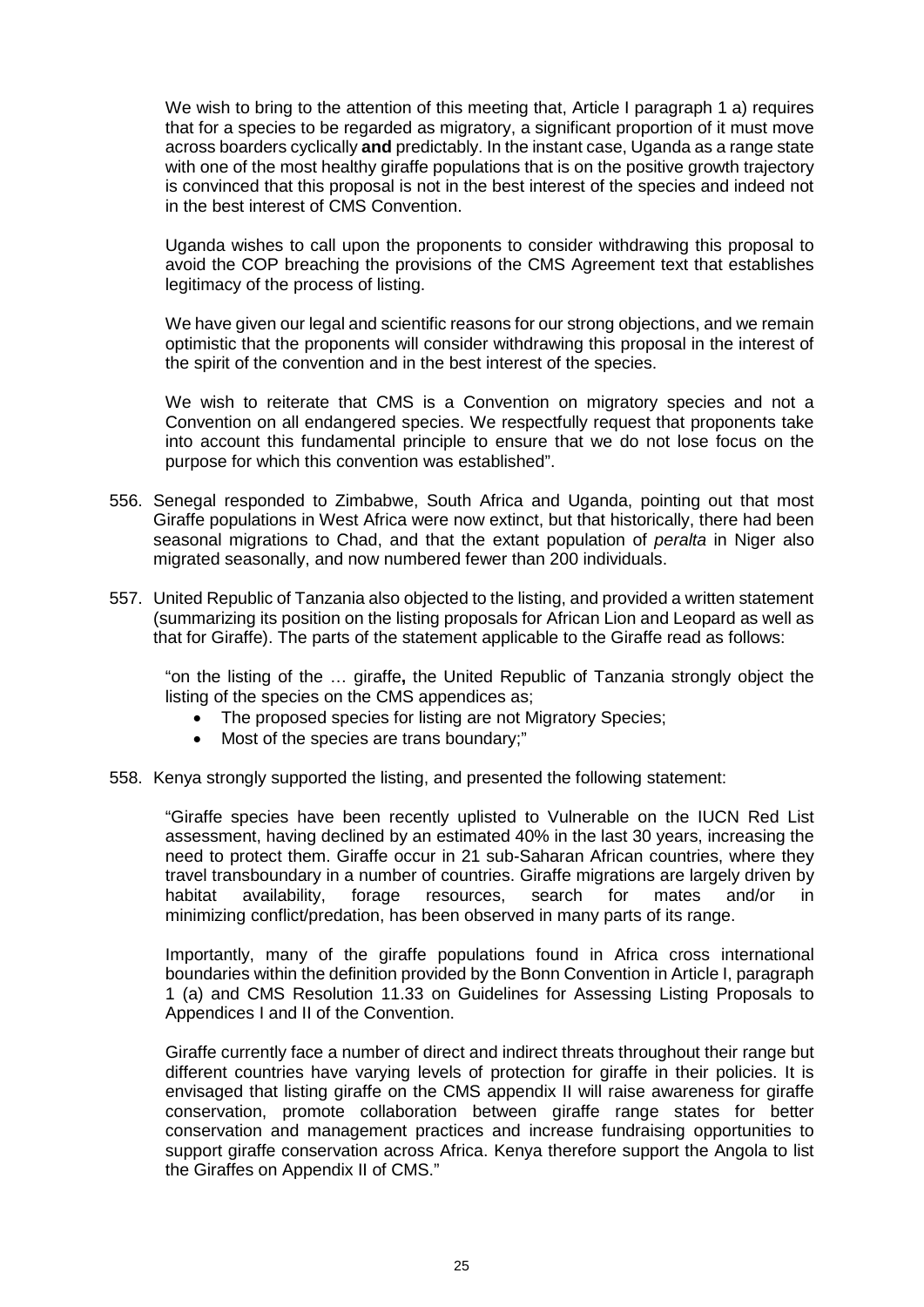- 559. The EU and its Member States expressed strong support for the proposed listing, for the reasons given in the statement of Kenya.
- 560. Burkina Faso, Cape Verde, Gambia, Liberia, and Togo also expressed strong support for the proposed listing.
- 561. Pro Wildlife, speaking also on behalf of Born free, Humane Society International, Center for Biological Diversity, International Fund for Animal Welfare, Natural Resources Defence Council, and World Animal Protection, delivered the following statement:

"We would like to highlight one particular aspect of this debate: Over the last several years, giraffes have been experiencing what many experts are calling a "silent extinction".

While various conventions have focused on other important species, giraffe populations have declined an estimated 40 percent in the last 30 years, a situation that the international community has yet to address. Currently, giraffes are not protected under any international treaty and, in some cases, lack sufficient protections at national level. The parties here today have the unprecedented opportunity to be the first to fill this gap and begin the process of recovery for the species. The CMS Scientific Council agreed, and recommended adoption of the proposal to list Giraffes on Appendix II, having determined that they meet the definition of a migratory species under the Convention. Therefore, we urge the parties to support the proposal to list the giraffe on Appendix II of CMS."

- 562. The Chair enquired whether those Parties that had opposed the listing were prepared to block consensus.
- 563. Zimbabwe requested an amendment to exclude Southern African Giraffes from the listing. If the proponent did not wish to amend its proposal, Zimbabwe would block consensus.
- 564. The Chair enquired whether Angola was willing to make the requested amendment.
- 565. Angola did not accept the proposed amendment to the proposal.
- 566. The Chair proceeded to call for a vote by a show of hands. All Parties in favour of the original listing proposal should vote 'Yes'; those against the listing proposal should vote 'No."
- 567. The Chair announced the result of the vote by a show of hands as recorded by the Secretariat. Of those Parties accredited to vote and present, 68 Parties had voted 'Yes', 4 Parties had voted 'No' and 6 Parties had abstained. The proposal to list Leopard on Appendix II of the Convention had therefore been endorsed by the COW to be forwarded to plenary for adoption.

# **RULES OF PROCEDURE (ITEM 4)**

- (a) Establishing a COP Presidency (Item 4.2)
- 568. The Philippines introduced document UNEP/CMS/COP12/Doc.4.2, including a draft resolution, which it intended to discuss further with the Secretariat.
- 569. The EU and its Member States indicated readiness to join these discussions and had some proposals for taking the document forward.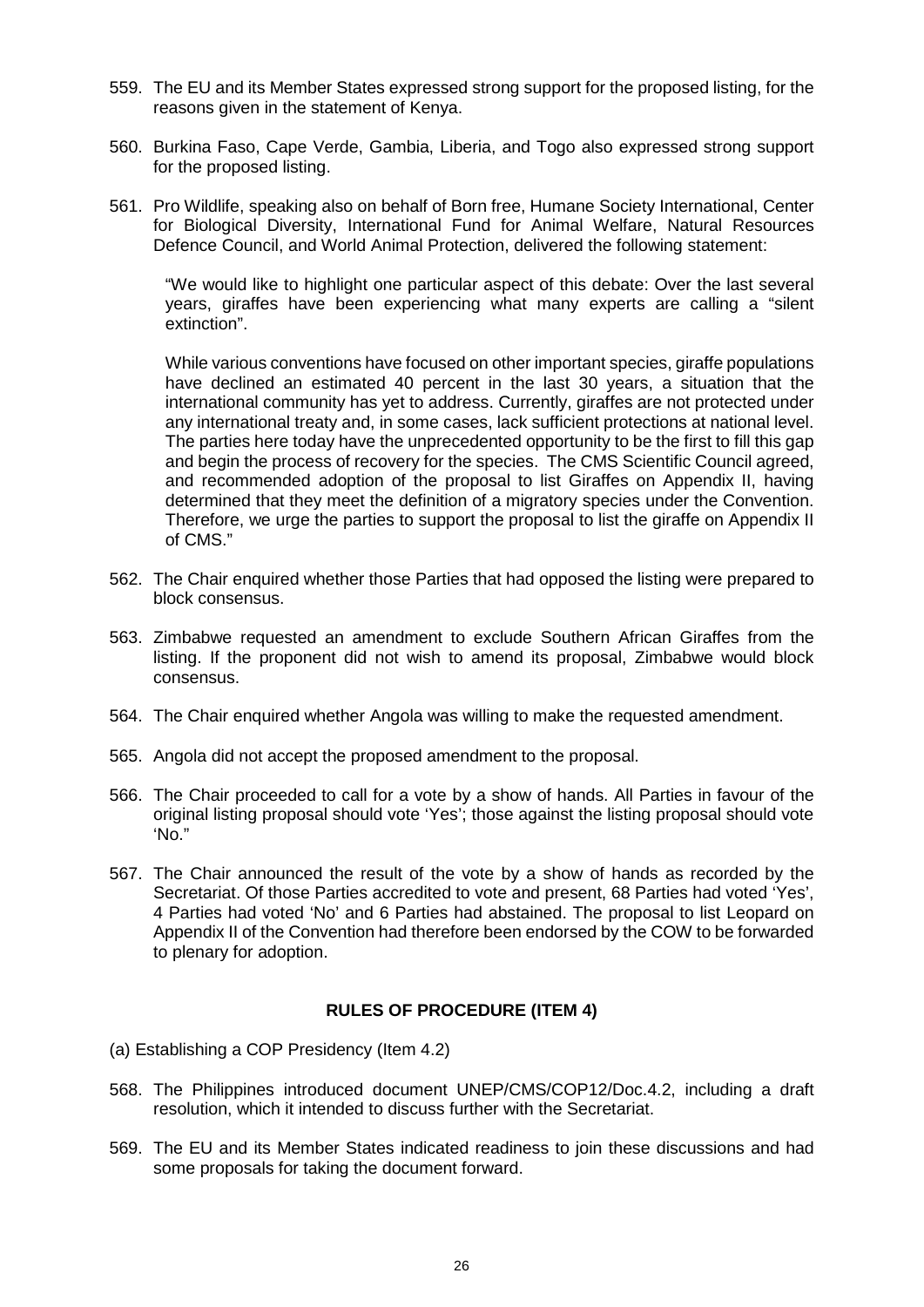570. The Chair asked the Philippines, the EU and its Member States, and the Secretariat to consult, and to come back to the COW with an updated proposal.

## **IMPLEMENTATION OF THE CONCERTED ACTION PROCESS (ITEM 26)**

b) Designation of species for Concerted Actions for the triennium 2018-2020 (item 26.2)

# **26.2.1 Proposal for Concerted Action for the European Eel (***Anguilla anguilla***) already listed on Appendix II of the Convention**

- 571. The Principality of Monaco briefly presented document UNEP/CMS/COP12/Doc.26.2.1.
- 572. The EU and its Member States welcomed the proposal and the announcement of a second meeting of the Range States.
- 573. Morocco supported the proposal, and expressed regret that it had missed the first Range State workshop in Ireland in 2016 due to conflicting commitments.
- 574. IUCN supported the proposal, noting that its Anguillid Eel Specialist Group would continue to cooperate with CMS.
- 575. There being no further requests for the floor, the Chair concluded that the COW had endorsed the proposal and that it would be forwarded to plenary for adoption.

## **26.2.2 Proposal for Concerted Action for the Eastern Tropical Pacific Sperm Whales (***Physeter macrocephalus***)**

- 576. The Appointed Councillor for Aquatic Mammals briefly presented the proposal contained in document UNEP/CMS/COP12/Doc.26.2.2, noting that this proposal focussed on four clans of Sperm Whales with unique vocalization patterns.
- 577. The Chair opened the floor for comment.
- 578. Peru and Ecuador welcomed and supported this proposed Concerted Action.
- 579. There being no further requests for the floor, the Chair concluded that the COW had endorsed the proposal and that it would be forwarded to plenary for adoption.

# **26.2.3 Proposal for Concerted Action for the Atlantic Humpback Dolphin (***Souza teuszi***)**

- 580. The Appointed Councillor for Aquatic Mammals briefly presented the proposal contained in document UNEP/CMS/COP12/Doc.26.2.3.
- 581. Senegal supported all initiatives which would provide Concerted Action on this species, having contributed to work on its listing on CMS Appendix I and Appendix II.
- 582. Sea Shepherd Legal formally offered its services to the Secretariat in performing a gap analysis of Range State legislation.
- 583. The Chair thanked Sea Shepherd Legal for this helpful offer.
- 584. There being no further requests for the floor, the Chair concluded that the COW had endorsed the proposal and that it would be forwarded to plenary for adoption.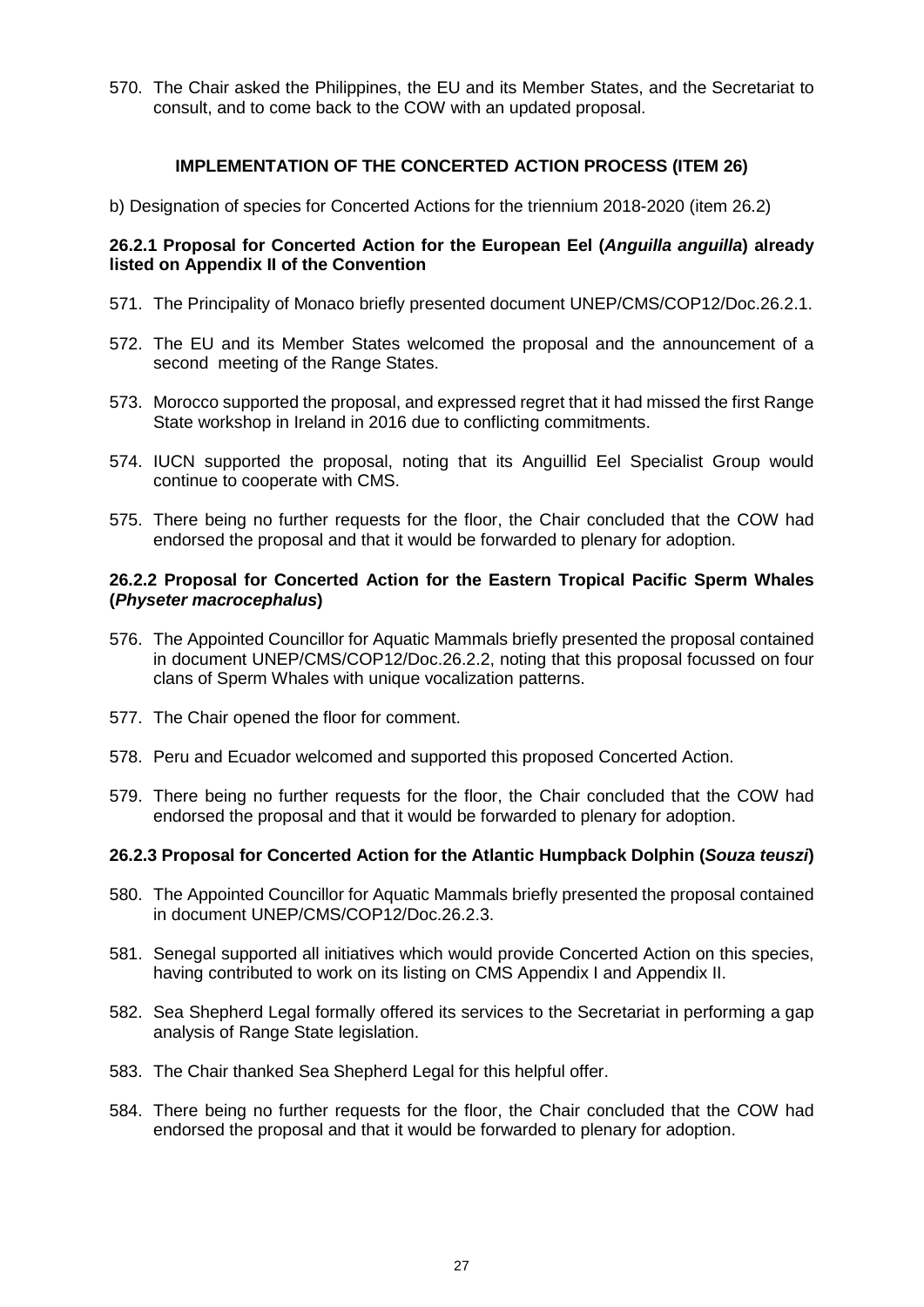### **26.2.4 Proposal for Concerted Action for the Arabian Sea Humpback Whales (***Megaptera novaeanglia***)**

- 585. The Appointed Councillor for Aquatic Mammals presented the proposal contained in document UNEP/CMS/COP12/Doc.26.2.4, noting that this was a threatened population numbering about 250 individuals, with no connections to other populations of the species.
- 586. Statements of support were made by Ecuador, India, Islamic Republic of Iran, Oman, Pakistan, Saudi Arabia, and United Arab Emirates.
- 587. IWC stated that its Scientific Committee had recommended this population for a Conservation Action Plan.
- 588. There being no requests for the floor, the Chair concluded that the COW had endorsed the proposal and that it would be forwarded to plenary for adoption.

### **26.2.5 Proposal for Concerted Action for the Angelshark (***Squatina squatina***)**

- 589. The Principality of Monaco presented the proposal contained in document UNEP/CMS/COP12/Doc.26.2.5, noting that this proposal was conditional on the adoption of the proposal to list the species on Annexes I and II of the Convention contained in document UNEP/CMS/COP12/Doc.25.1.23.
- 590. There being no requests for the floor, the Chair concluded that the COW had endorsed the proposal and that it would be forwarded to plenary for adoption.

### **26.2.6 Proposal for Concerted Action for Mobulid Rays (Mobulidae)**

- 591. The Manta Trust briefly introduced the proposal originally contained in document UNEP/CMS/COP12/Doc.26.2.6, as submitted by the Manta Trust and Wildlife Conservation Society. This document had been discussed in the Aquatic Working Group and circulated as document UNEP/CMS/COP12/CRP15 'Proposal for the designation of all species of the Mobulid rays (Mobulidae) for Concerted Actions'.
- 592. The Chair asked the COW to consider document UNEP/CMS/COP12/CRP15 for forwarding to plenary.
- 593. Statements of support were made by Ecuador, the EU and its Member States, Fiji, India, and the Philippines.
- 594. There being no further requests for the floor, the Chair concluded that the COW had endorsed the proposal and that it would be forwarded to plenary for adoption.

### **26.2.7 Proposal for Concerted Action for the Whale Shark (***Rhincodon typus***)**

- 595. The Philippines briefly introduced the proposal contained in document UNEP/CMS/COP12/Doc.26.2.7
- 596. Ecuador, the EU and its Member States, and Madagascar expressed support for the proposal.
- 597. There being no further requests for the floor, the Chair concluded that the COW had endorsed the proposal and that it would be forwarded to plenary for adoption.

### **26.2.8 Proposal for Concerted Action for the Asian Great Bustard (***Otis tarda***)**

598. Mongolia briefly introduced the proposal contained in Document UNEP/CMS/COP12/Doc.26.2.8.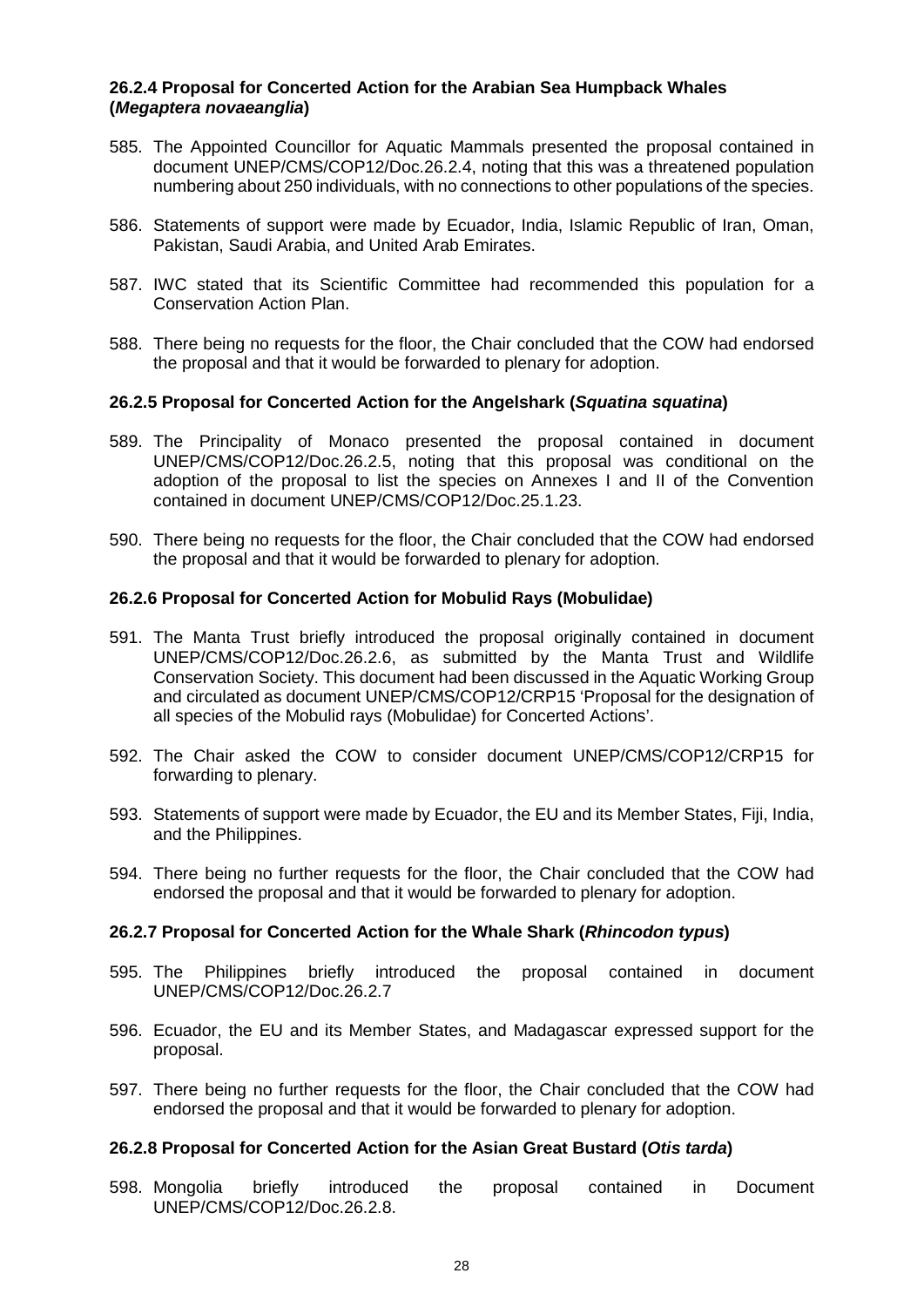- 599. The Islamic Republic of Iran supported this opportunity to better conserve the Great Bustard and cooperate with other Range States.
- 600. IUCN welcomed the proposal, noting that Concerted Actions between Range States would greatly benefit the conservation of this species.
- 601. There being no further requests for the floor, the Chair concluded that the COW had endorsed the proposal and that it would be forwarded to plenary for adoption.

## **CONSIDERATION OF CONFERENCE ROOM PAPERS (CRPs) TO BE FORWARDED TO PLENARY**

- 602. The Chair announced that the COW would proceed to considering those CRPs that had been prepared by the Working Groups and which were now available in three languages.
- 603. The COW endorsed the following documents for forwarding to the plenary for adoption: CRP 1-–5, CRP 7 & 8, CRP 10–19, CRP 101–105, and CRP107–112 (see full listing below).
- 604. All of these documents were endorsed without further amendment, with the exception of CRP 7, for which the EU and its Member States noted that a previously agreed amendment was missing; and CRP 102, where a minor correction was required to clarify that the document had been produced by the Review of Decisions Working Group, not the Aquatic Working Group.

| UNEP/CMS/COP12/CRP1           | Concerted Actions (UNEP/CMS/COP12/Doc.26.1)                                                                          |            |                             |          |               |
|-------------------------------|----------------------------------------------------------------------------------------------------------------------|------------|-----------------------------|----------|---------------|
| UNEP/CMS/COP12/CRP2           | Aquatic Wild Meat (UNEP/CMS/COP12/Doc.24.2.3)                                                                        |            |                             |          |               |
| UNEP/CMS/COP12/CRP3           | Live Capture of Cetaceans from the Wild for Commercial<br>Purposes (UNEP/CMS/COP12/Doc.24.2.4)                       |            |                             |          |               |
| UNEP/CMS/COP12/CRP4           | Community Participation<br>(UNEP/CMS/COP12/Doc.24.4.13)                                                              |            |                             | and      | Livelihoods   |
| UNEP/CMS/COP12/CRP5           | Conservation and Management of Whales and their Habitats in<br>the South Atlantic Region (UNEP/CMS/COP12/Doc.24.2.6) |            |                             |          |               |
| UNEP/CMS/COP12/CRP7<br>/Rev.1 | <b>Conservation of African-Eurasian Vultures</b><br>(UNEP/CMS/COP12/Doc.24.1.4)                                      |            |                             |          |               |
| UNEP/CMS/COP12/CRP8           | Important<br>(UNEP/CMS/COP12/Doc.24.2.1)                                                                             | Marine     | Mammal                      | Areas    | (IMMAs)       |
| Rev.1                         | UNEP/CMS/COP12/CRP10 Recreational In-Water Interaction with Aquatic<br>Mammals (UNEP/CMS/COP12/Doc.24.2.5)           |            |                             |          |               |
| UNEP/CMS/COP12/CRP11          | Energy and Migratory Species (UNEP/CMS/COP12/Doc.24.4.6)                                                             |            |                             |          |               |
| UNEP/CMS/COP12/CRP12          | Conservation Implications of Animal Culture and<br>Complexity<br>UNEP/CMS/Doc.21.1.32)                               |            | (UNEP/CMS/COP12/Doc.24.4.3) |          | Social<br>and |
| UNEP/CMS/COP12/CRP13          | Sustainable<br>(UNEP/CMS/COP12/Doc.24.4.5)                                                                           | Boat-based | Marine                      | Wildlife | Watching      |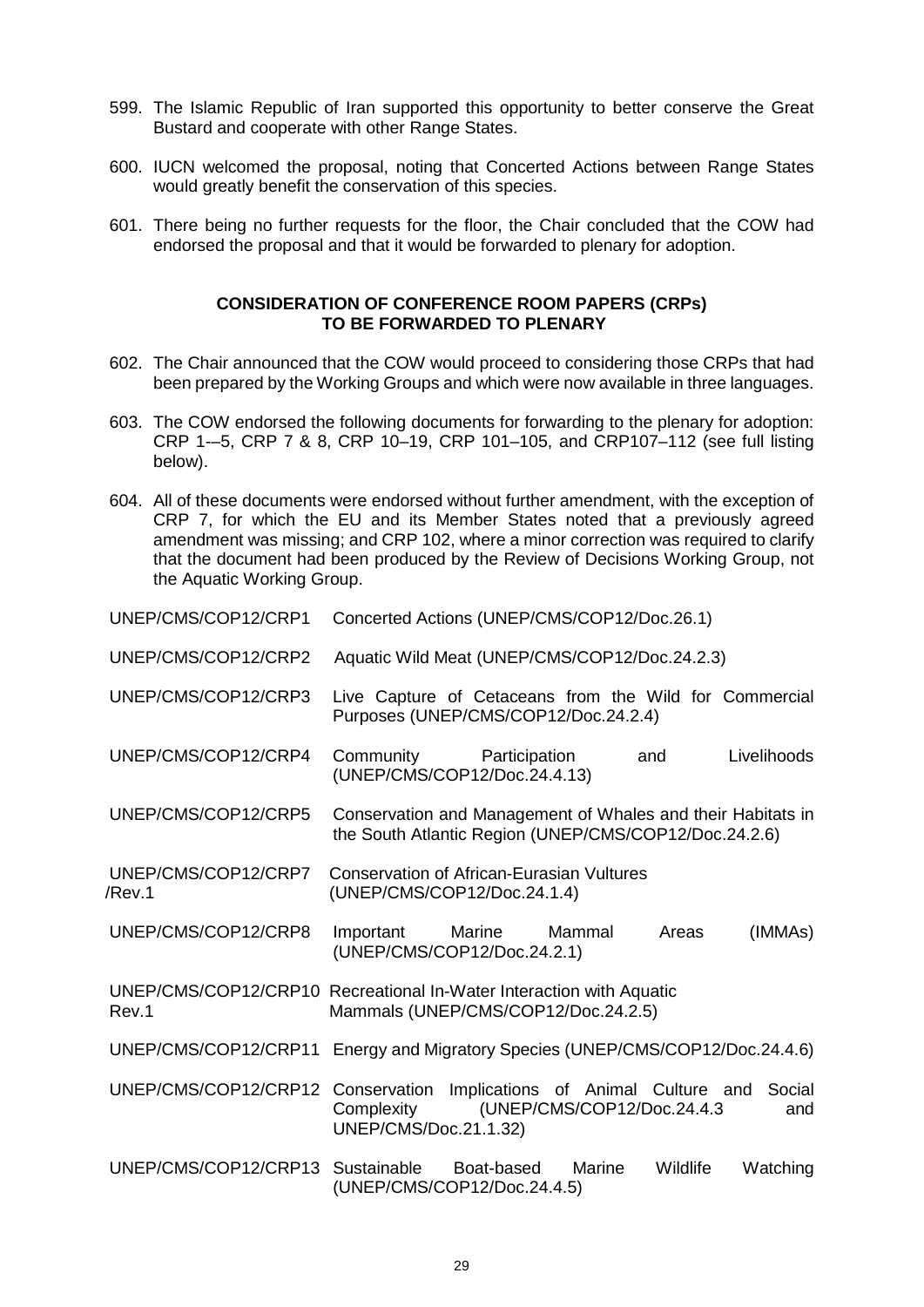- UNEP/CMS/COP12/CRP14 Proposal for a Concerted Action for the European Eel (*Anguilla anguilla*) already Listed on Appendix II of the Convention (UNEP/CMS/COP12/Doc.26.2.1)
- UNEP/CMS/COP12/CRP15 Proposal for the Designation of All Species of the Mobulid Rays (Mobulidae) for (UNEP/CMS/COP12/Doc.26.2.6)
- UNEP/CMS/COP12/CRP16 Proposal for the Designation of the Whale Shark (Rhincodon typus) for Concerted Actions (UNEP/CMS/COP12/Doc.26.2.7)
- UNEP/CMS/COP12/CRP17 Management of Marine Debris UNEP/CMS/COP12/Doc.24.4.1)
- UNEP/CMS/COP12/CRP18 Joint CMS-CITES African Carnivores Initiative (UNEP/CMS/COP12/DOC.24.3.1.1)
- UNEP/CMS/COP12/CRP19 Transfrontier Conservation Areas for Migratory Species (UNEP/CMS/COP12/Doc.24.4.12)
- UNEP/CMS/COP12/CRP101 Consolidation of Resolutions: National Reports (UNEP/CMS/COP12/Doc.21.2.1)
- UNEP/CMS/COP12/CRP102 Consolidation of Resolutions: Wildlife Disease and Migratory Species (UNEP/CMS/COP12/Doc.21.2.9)
- UNEP/CMS/COP12/CRP103 Resolutions to Repeal in Part Resolution 3.1, Listing of Species in the Appendices of the Convention (UNEP/CMS/COP12/Doc.21.1.1)
- UNEP/CMS/COP12/CRP104 Resolutions to Repeal in Part Resolution 7.2, Impact Assessment and Migratory Species (UNEP/CMS/COP12/Doc.21.1.8)
- UNEP/CMS/COP12/CRP105 Resolutions to Repeal in Part Resolution 7.5, Wind Turbines and Migratory Species (UNEP/CMS/COP12/Doc.21.1.10)
- UNEP/CMS/COP12/CRP107 Resolutions to Repeal in Part Resolution 11.8, Communication, Information and Outreach Plan (UNEP/CMS/COP12/Doc.21.1.26)
- UNEP/CMS/COP12/CRP108 Consolidation of Resolutions: Marine Turtles (UNEP/CMS/COP12/DOC.21.2.5)
- UNEP/CMS/COP12/CRP109 Resolutions to Repeal in Part Resolution 10.15, Global Programme of Work for Cetaceans (UNEP/CMS/COP12/Doc.21.1.28)
- UNEP/CMS/COP12/CRP110 Resolutions to Repeal in Part Resolution 11.27, Renewable Energy and Migratory Species (UNEP/CMS/COP12/Doc.21.1.33)
- UNEP/CMS/COP12/CRP111 Resolutions to Repeal in Part (UNEP/CMS/COP12/Doc.21.1.13 and UNEP/CMS/COP12/Doc.21.1.17)
- UNEP/CMS/COP12/CRP112 Improving Ways of Addressing Connectivity in the Conservation of Migratory Species (UNEP/CMS/COP12/ Doc24.4.11)